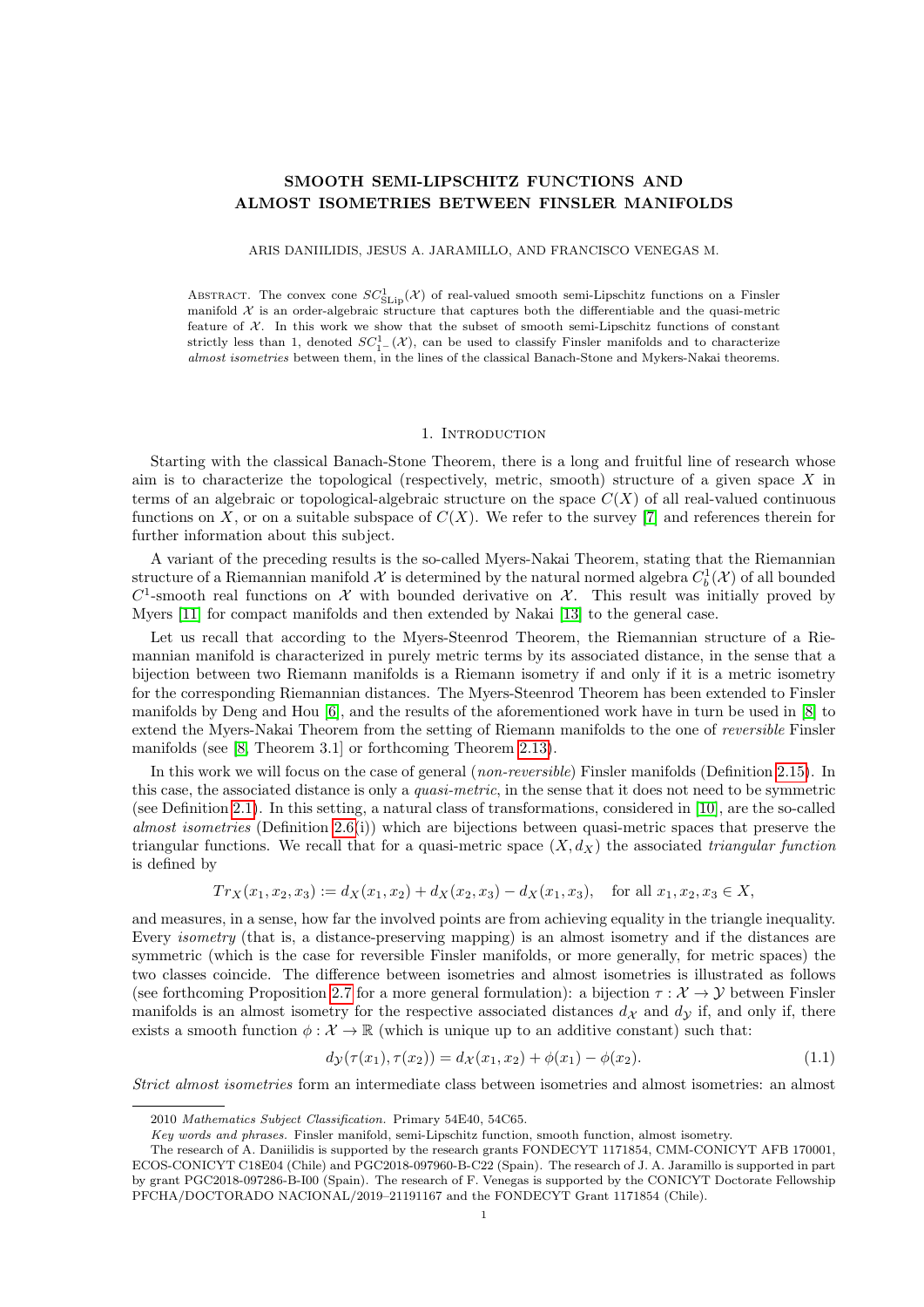isometry  $\tau : X \to Y$  between the quasi-metric spaces  $(X, d_X)$  and  $(Y, d_Y)$  is called *strict* if for some  $c \ge 1$ it holds

$$
c^{-1} d_X(x, x') \le d_Y(\tau(x), \tau(x')) \le c d_X(x, x'), \quad \text{ for all } x, x' \in X.
$$

In the purely metric setting, a functional characterization of almost isometries between quasi-metric spaces has been obtained in [\[4\]](#page-15-2) using the *convex lattice structure* of the space of *(backward) semi-Lipschitz* functions (Definition [2.8\(](#page-2-2)ii)) with semi-Lipschitz constant at most 1. In the smooth setting (whenever  $\mathcal{X}$ has also a structure of a smooth manifold), we should naturally consider semi-Lipschitz functions that are additionally  $C^1$ -smooth. However, this reveals an intrinsic difficulty, since no subclass of smooth functions can be given a lattice structure (differentiability is lost when taking suprema or infima). Moreover, it is more natural to consider forward (rather than backward) semi-Lipschitz functions  $(c.f.$  Definition [2.8\(](#page-2-2)i)), since for these functions the semi-Lipschitz constant coincides with supremum of the asymmetric norms of their derivatives (Corollary [2.25\)](#page-6-0). Last, but not least, for reasons that we shall figure out later, the natural morphisms between general (non-reversible, non-compact) Finsler manifolds are the strict almost isometries, rather than almost isometries. (In Proposition [2.26](#page-7-0) we shall see that every almost isometry between compact Finsler manifolds is in fact strict.)

Resuming the above, given a Finsler manifold  $\mathcal{X}$ , we shall work with the structure  $SC_1^1$ - $(\mathcal{X}, d_{\mathcal{X}})$ of all  $C^1$ -smooth, (forward) semi-Lipschitz functions on  $\mathcal X$  with semi-Lipschitz constant strictly less than 1, considered as a partially ordered convex set. Our main result, in this work, is to establish a functional characterization of strict almost isometries between Finsler manifolds, in terms of convexorder isomorphisms between the class of smooth (forward) semi-Lipschitz functions of constant strictly less than 1 (or, equivalently, smooth functions for which the supremum of the asymmetric norm of their derivatives is strictly less than 1.)

Indeed, given a strict almost isometry  $\tau : \mathcal{X} \to \mathcal{Y}$  between Finsler manifolds, it turns out (see Propo-sition [2.31\)](#page-8-0) that the function  $\phi : \mathcal{X} \to \mathbb{R}$  associated to  $\tau$  in the sense of equation [\(1.1\)](#page-0-0) determines a bijection  $T: SC^1_{1-}(\mathcal{Y}, d_{\mathcal{Y}}) \to SC^1_{1-}(\mathcal{X}, d_{\mathcal{X}})$  in the following way:  $f \mapsto Tf = f \circ \tau + \phi$ . It is clear that this map preserves both order and convex combinations. In the sequel we refer to this mapping as an isomorphism of convex partially ordered sets.

In the opposite direction, let us note that there are three main types of natural isomorphism between convex partially ordered sets, namely:

- $T_1: SC_{1^-}^1(\mathcal{Y}, d_{\mathcal{Y}}) \to SC_{1^-}^1(\mathcal{X}, d_{\mathcal{X}}), T_1f = f \circ \tau$ , where  $\tau$  is an isometry.
- $T_2$ :  $SC_{1-}^1(\mathcal{X}, d_{\mathcal{X}})$   $\to$   $SC_{1-}^1(\mathcal{X}, c \, d_{\mathcal{X}})$ ,  $T_2f = c \cdot f$ , where  $c \in (0, \infty)$ .
- $T_3: SC^1_{1^-}(\mathcal{X}, d'_{\mathcal{X}}) \to SC^1_{1^-}(\mathcal{X}, d_{\mathcal{X}}), T_3f = f + \phi$ , where  $d'(x, x') = d(x, x') + \phi(x) \phi(x')$ .

In Theorem [3.1](#page-8-1) we show that given two connected, second countable and bicomplete Finsler manifolds  $\mathcal{X}$ and Y, every isomorphism of convex partially ordered sets  $T:SC^1_{1-}(\mathcal{Y}, d_{\mathcal{Y}}) \to SC^1_{1-}(\mathcal{X}, d_{\mathcal{X}})$  is, in fact, a composition of one of each kind: T is of the form  $Tf = c \cdot (f \circ \tau) + \phi$ .

1.1. Organization of the paper. In Section [2](#page-1-1) we recall definitions and previous results, regarding quasi-metric spaces, Finsler manifolds and semi-Lipschitz functions. In Section [3](#page-8-2) we present the proof of our main result as well as several consequences.

### 2. Preliminaries

<span id="page-1-1"></span>In this article, we denote by R the set of real numbers. For any two numbers  $s, t \in \mathbb{R}$ , we denote by  $s \vee t$  (respectively,  $s \wedge t$ ) the maximum (respectively, the minimum) of s and t.

### 2.1. Quasi-metric spaces.

We start by recalling the definition of a quasi-metric space. (The reader should be advertised that this terminology is not universal: some authors consider variants of this definition allowing the quasi-metric to take negative values and/or the value  $+\infty$ .)

<span id="page-1-0"></span>**Definition 2.1** (Quasi-metric space). A quasi-metric space is a pair  $(X, d)$ , where X is a nonempty set and  $d: X \times X \to [0, \infty)$  is a function satisfying:

- (i)  $d(x, x) = 0$  for all  $x \in X$ .
- (ii)  $d(x, y) = d(y, x) = 0$  implies  $x = y$  for all  $x, y \in X$ .
- (iii)  $d(x, y) \leq d(x, z) + d(z, y)$  for any  $x, y, z \in X$ .

Condition (iii) corresponds to the triangular inequality. Replacing (ii) by the stronger condition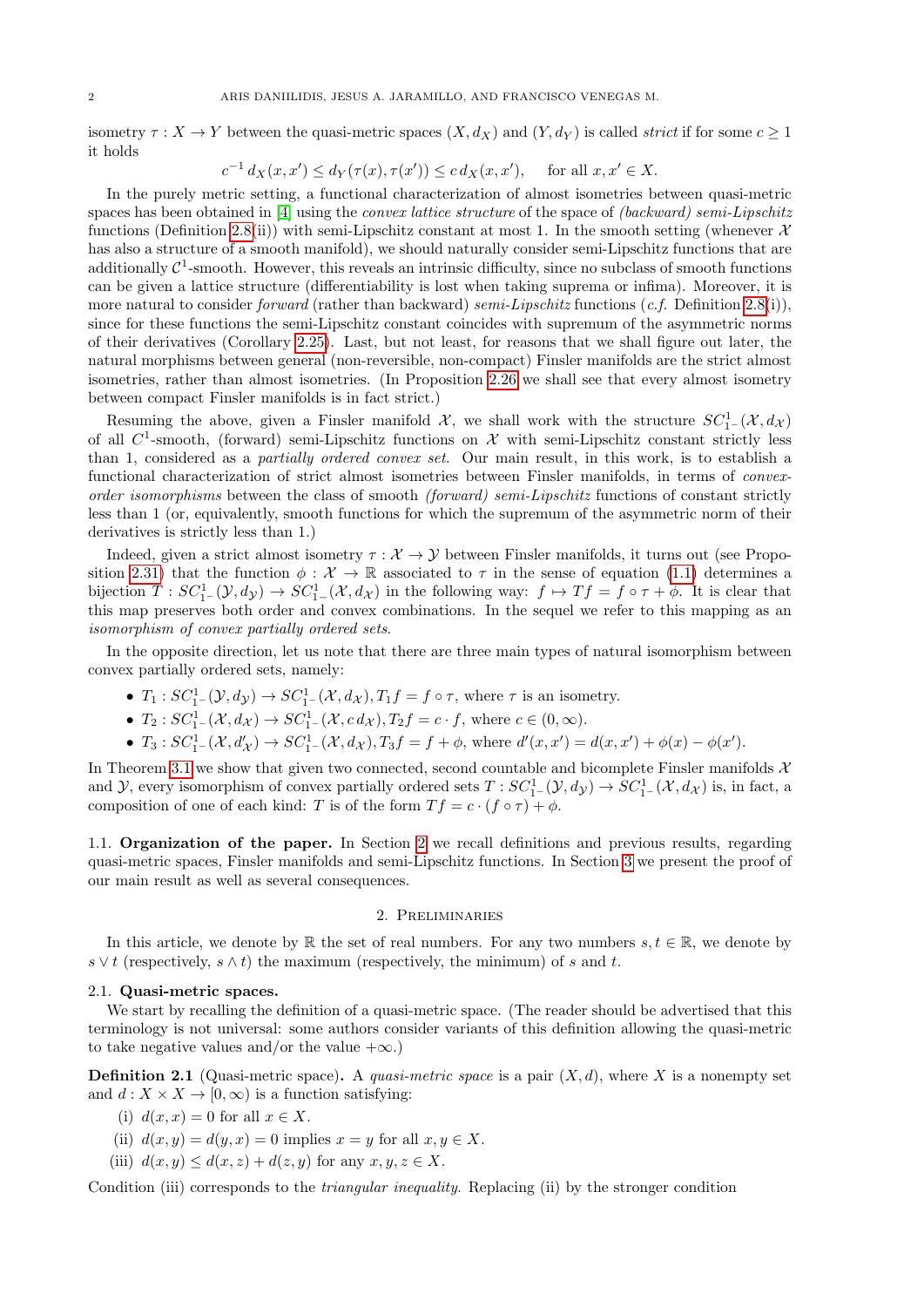(ii)'  $d(x, y) = 0 \implies x = y$ ,

we get the definition of a  $T_1$ -quasi-metric space.

A quasi-metric space need not be  $T_2$  (neither  $T_1$ ), but its symmetrization satisfies both properties, since it yields a metric space.

<span id="page-2-5"></span>**Definition 2.2** (Symmetrized distance). For a quasi-metric space  $(X, d)$ , the reverse quasi-metric  $\bar{d}$  is defined by  $\bar{d}(x,y) = d(y,x)$ , and the symmetrized distance  $d^{s}$  is defined by  $d^{s}(x,y) = d(x,y) \vee d(y,x)$ . Clearly,  $\overline{d}$  is a quasi-metric and  $d^s$  is a metric.

The following definition describes the topologies that are naturally associated to a quasi-metric space.

<span id="page-2-4"></span>**Definition 2.3** (Topologies of a quasi-metric space). To each quasi-metric space  $(X, d)$  we can associate three "natural" topologies:

- (i) the forward topology  $\mathcal{T}(d)$ , generated by the family of open forward-balls  ${B_d(x,r): x \in X, r > 0}$ , with  $B_d(x,r) = {y \in X: d(x,y) < r}$  for any  $x \in X$  and  $r > 0$ .
- (ii) the backward topology  $\mathcal{T}(\bar{d})$ , generated by the family of backward-balls:  $B_{\bar{d}}(x,r) = \{y \in X: d(y,x) < r\}$  for any  $x \in X$  and  $r > 0$ .
- (iii) the symmetric topology  $\mathcal{T}(d^s)$ , which is the metric topology induced by the distance  $d^s$ , or equivalently, by the family  $\{B_d(x,r) \cap B_{\bar{d}}(x,r): x \in X, r > 0\}.$

There are several ways to consider a notion of completeness for a quasi-metric space, the most forward one being the usual (metric) completeness of the symmetrized (metric) space. Following terminology of the recent literature, we refer to this notion as bicompleteness of the quasi-metric space.

**Definition 2.4** (Bicompleteness). [\[5\]](#page-15-3) A quasi-metric space  $(X, d)$  is said to be *bicomplete* if the metric space  $(X, d^s)$  is complete.

We shall now define the notion of an *almost isometry* (a weaker notion than mere *isometry*) to identify structure of quasi-metric spaces, which is based on the notion of triangular function.

**Definition 2.5** (Triangular function). Let  $(X, d)$  be a quasi-metric space. The *triangular function*  $\text{Tr}_X : X \times X \times X \to [0, +\infty)$  (associated to the quasi-metric space X) is defined by

$$
\text{Tr}_X(x_1, x_2, x_3) = d(x_1, x_2) + d(x_2, x_3) - d(x_1, x_3).
$$

<span id="page-2-0"></span>**Definition 2.6** ((strict) almost isometries). A bijection  $\tau : X \to Y$  between the quasi-metric spaces  $(X, d_X)$  and  $(Y, d_Y)$  is called:

(i) an almost isometry, if it preserves the respective triangular functions, that is

<span id="page-2-3"></span>
$$
\text{Tr}_Y(\tau(x_1), \tau(x_2), \tau(x_3)) = \text{Tr}_X(x_1, x_2, x_3), \quad \text{for all } x_1, x_2, x_3 \in X \tag{2.1}
$$

(ii) a *strict almost isometry*, if it satisfies [\(2.1\)](#page-2-3) and there exists a constant  $c > 1$  such that

$$
\frac{1}{c} d_X(x_1, x_2) \le d_Y(\tau(x_1), \tau(x_2)) \le c d_X(x_1, x_2) \quad \text{for all } x_1, x_2 \in X.
$$

(iii) an *isometry*, if  $d_X(x_1, x_2) = d_Y(\tau(x_1), \tau(x_2))$  for any  $x_1, x_2 \in X$ .

Clearly, every isometry is a (strict) almost isometry, and in metric spaces every almost isometry is in fact an isometry and the three notions above coincide. The following characterization of almost-isometries was obtained in [\[10,](#page-16-3) Proposition 2.8].

<span id="page-2-1"></span>**Proposition 2.7** (Characterization of almost isometries). Given quasi-metric spaces  $(X, d_X)$  and  $(Y, d_Y)$ , a bijection  $\tau : X \to Y$  is an almost isometry if and only if there exists a function  $\phi : X \to \mathbb{R}$  such that for any  $x_1, x_2 \in X$ 

$$
d_Y(\tau(x_1), \tau(x_2)) = d_X(x_1, x_2) + \phi(x_1) - \phi(x_2).
$$

Moreover, the function  $\phi$  can be determined up to an additive constant by

$$
\phi(x) = d_Y(\tau(x), \tau(x_0)) - d_X(x, x_0), \quad \text{for any fixed } x_0 \in X.
$$

<span id="page-2-2"></span>The forthcoming notion of (forward/backward) semi-Lipschitz function consists of the class of natural real-valued morphisms defined on a quasi-metric space, that capture its structure. We recall the definition below.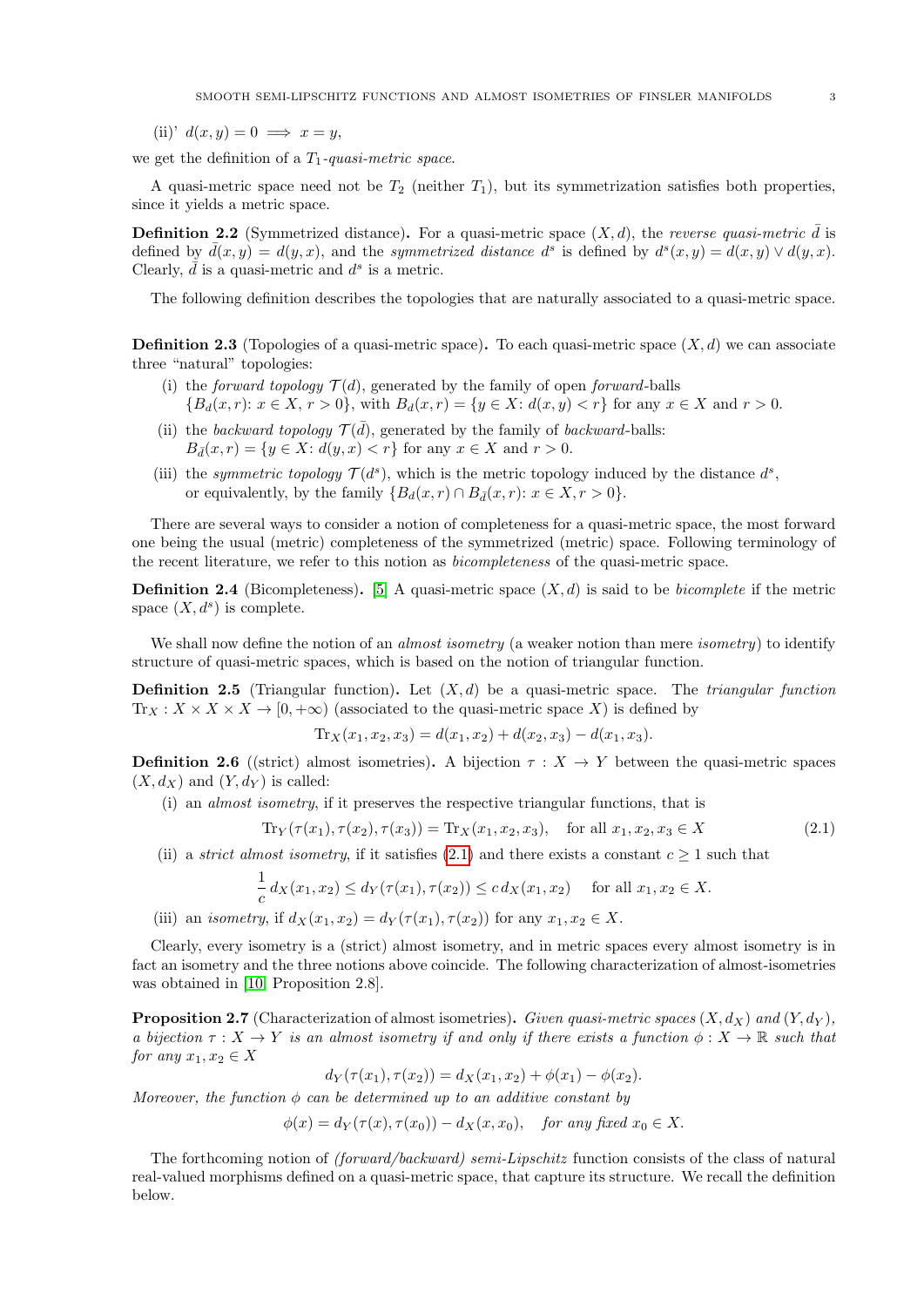**Definition 2.8** (Semi-Lipschitz function). Let  $(X, d)$  be a quasi-metric space.

(i). A function  $f: X \to \mathbb{R}$  is called *forward semi-Lipschitz* (or simply *semi-Lipschitz*) if there exists  $L \geq 0$  such that

$$
f(y) - f(x) \le L d(x, y), \quad \text{for all } x, y \in X. \tag{2.2}
$$

The infimum of the above constants  $L > 0$  is called the *(forward) semi-Lipschitz constant* of f, that is,

$$
||f||_{S} := \sup_{d(x,y)>0} \frac{f(y) - f(x)}{d(x,y)}.
$$

We denote by  $\text{SLip}(X, d)$  (or simply,  $\text{SLip}(X)$ ) the set of (forward) semi-Lipschitz functions on  $(X, d)$ .

(ii). A function  $f: X \to \mathbb{R}$  is said to be *backward semi-Lipschitz* if  $-f$  is (forward) semi-Lipschitz, or equivalently, if there exists  $L \geq 0$  such that  $f(x) - f(y) \leq L d(x, y)$ , for all  $x, y \in X$ . The infimum of the above constants  $L > 0$  is called the *(backward) semi-Lipschitz constant* of f that is,

$$
||f||_S := \sup_{d(x,y)>0} \frac{f(x) - f(y)}{d(x,y)}.
$$

Notice that f is backward semi-Lipschitz on  $(X, d)$  if and only if f is (forward) semi-Lipschitz on  $(X, d)$ (the reverse quasi-metric). Therefore, we shall denote by  $\text{SLip}(X, \bar{d})$  (or simply,  $\text{SLip}(\bar{X})$ ) the set of backward semi-Lipschitz functions on  $(X, d)$ .

(iii). A function  $f: X \to \mathbb{R}$  is Lipschitz, if there exists  $L \geq 0$  such that for any  $x, y \in X$ 

$$
|f(x) - f(y)| \le Ld(x, y).
$$

The Lipschitz constant of f is defined by

$$
||f||_{\text{Lip}} := \sup_{d(x,y)>0} \frac{|f(x)-f(y)|}{d(x,y)} = \max\{|f|_S, |f||_S\}.
$$

**Remark 2.9.** (i). We use the notation  $\|\cdot\|_S$  (with double bar on the left and only one bar on the right) and respectively,  $|\cdot|_{S}$ , to indicate that this is an asymmetric quantity, in the sense that even if both f and  $-f$  are semi-Lipschitz, we typically have  $||f||_S \neq ||-f||_S$ . Notice that if  $(X, d)$  is a metric space, semi-Lipschitz and Lipschitz functions are the same, and  $||f||_S = ||f||_{\text{Lip}}$ . In a quasi-metric space, a function f is Lipschitz if and only if both f and  $-f$  are semi-Lipschitz. In this case, the Lipschitz constant of f is the maximum of the semi-Lipschitz constants of f an  $-f$ .

(ii). Canonical examples of (forward) semi-Lipschitz functions that are not Lipschitz are functions of the form  $d(x_0, \cdot)$  on certain type of quasi-metric space (see [\[4,](#page-15-2) Example 2.3] e.g).

(iii). A semi-Lipschitz function on a quasi-metric space  $(X, d)$  might not be "forward continuous" (that is, continuous with respect to the forward topology, see Definitiion  $2.3(i)$ ). However, it is Lipschitz (and therefore continuous) on the associated symmetrized metric space  $(X, d<sup>s</sup>)$ .

We now give a simple characterization of strict almost isometries, which will be useful in the sequel.

<span id="page-3-0"></span>**Proposition 2.10** (Characterization of strict almost isometries). Let  $\tau : X \to Y$  be an almost isometry between the quasi-metric spaces  $(X, d_X)$  and  $(Y, d_Y)$ . Let  $\phi: X \to \mathbb{R}$  and  $\psi: Y \to \mathbb{R}$  be the functions associated to  $\tau$  and respectively, to  $\tau^{-1}$  in the sense of Proposition [2.7,](#page-2-1) that is,

$$
d_Y(\tau(x_1), \tau(x_2)) = d_X(x_1, x_2) + \phi(x_1) - \phi(x_2),
$$

$$
d_X(\tau^{-1}(y_1), \tau^{-1}(y_2)) = d_Y(y_1, y_2) + \psi(y_1) - \psi(y_2).
$$

Then  $\tau$  is a strict almost isometry if, and only if,  $\|\phi\|_{S} < 1$  and  $\|\psi\|_{S} < 1$ .

*Proof.* Suppose first that  $\tau : X \to Y$  is a strict almost isometry, and consider  $c > 1$  such that

$$
c^{-1} d_X(x, x') \le d_Y(\tau(x), \tau(x')) \le c d_X(x, x') \quad \text{ for all } x, x' \in X.
$$

Since  $\phi(x') - \phi(x) = d_X(x, x') - d_Y(\tau(x), \tau(x'))$ , whenever  $d_X(x, x') > 0$  we have that

$$
\frac{\phi(x') - \phi(x)}{d_X(x, x')} = 1 - \frac{d_Y(\tau(x), \tau(x'))}{d_X(x, x')} \le 1 - c^{-1}.
$$

Thus  $\|\phi|_S \leq 1 - c^{-1} < 1$ . By considering  $\tau^{-1}$ , we also obtain that  $\|\psi|_S \leq 1 - c^{-1} < 1$ .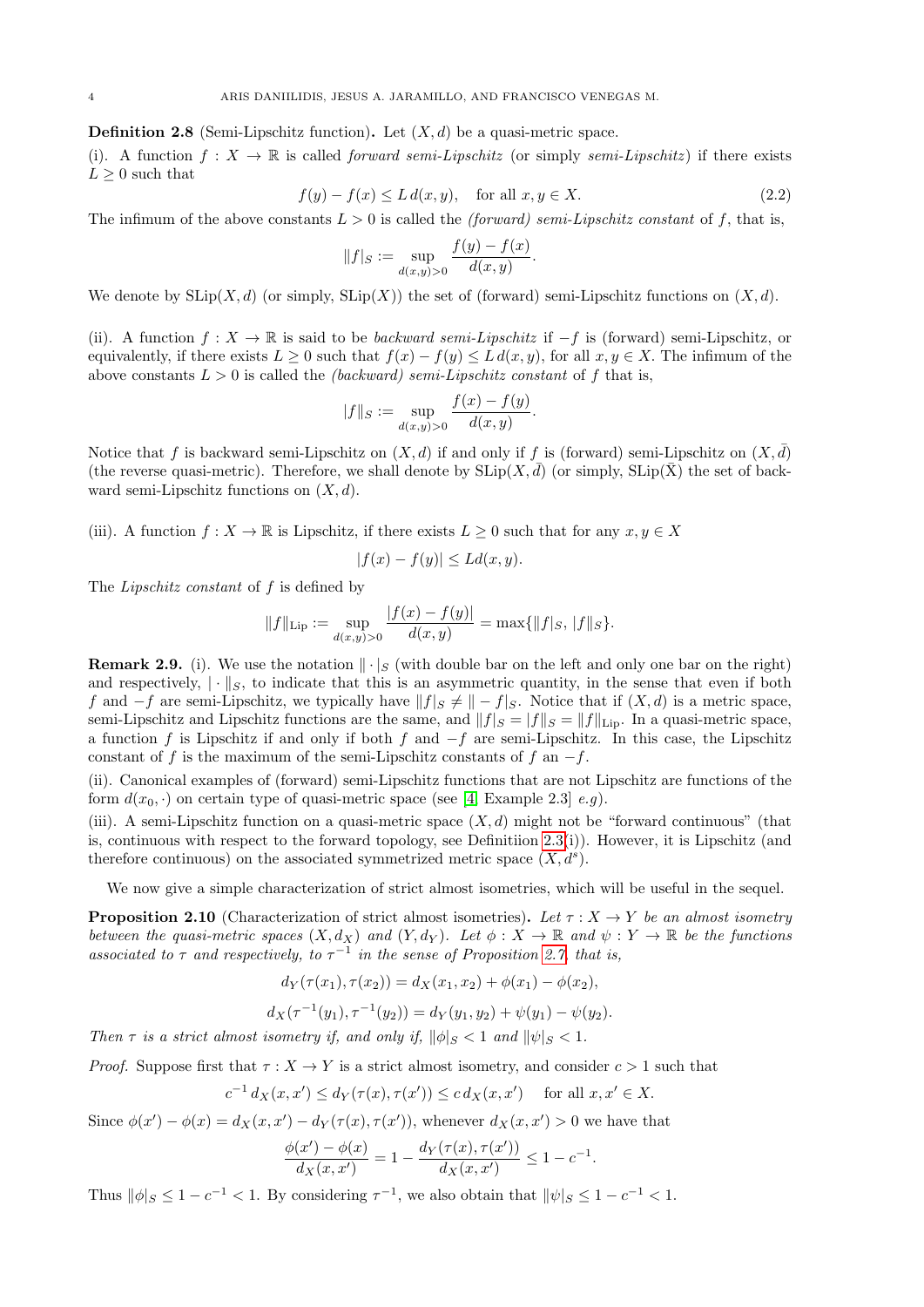Conversely, let  $0 < \alpha < 1$  such that  $\|\phi\|_{S} \leq \alpha$  and  $\|\varphi\|_{S} \leq \alpha$ . Then for  $d_X(x, x') > 0$  we have that

$$
\frac{d_Y(\tau(x), \tau(x'))}{d_X(x, x')} = 1 - \frac{\phi(x') - \phi(x)}{d_X(x, x')} \ge 1 - \alpha = \frac{1}{c},
$$

where  $c = (1 - \alpha)^{-1}$ . The other inequality follows in the same way.

Semi-Lipschitz functions (respectively, backward semi-Lipschitz functions) are stable with respect to the max/min operations. We have in particular the following definition.

**Definition 2.11** (The convex lattice  $SLip_1(\bar{X})$ ). Let  $(X, d)$  be a quasi-metric space. The space of backward semi-Lipschitz functions with backward semi-Lipschitz constant less or equal to 1 is denoted by

$$
\text{SLip}_1(\bar{X}) = \{ f : X \to \mathbb{R} \; : \; f(x) - f(y) \leq d(x, y) \} \; \left(= \{ f : X \to \mathbb{R} \; : \; f(y) - f(x) \leq \bar{d}(x, y) \} \right).
$$

It is not difficult to check that given  $f, g \in SLip_1(\bar{X})$ , both their supremum  $f \vee g$  and their infimum  $f \wedge g$  belong to  $\text{SLip}_1(\bar{X})$ , so  $\text{SLip}_1(\bar{X})$  has a natural lattice structure. Furthermore, it is also closed under convex combinations. Thus, following [\[4\]](#page-15-2), we say that  $SLip_1(\bar{X})$  has a *convex lattice* structure. If  $(Y, \rho)$  is another quasi-metric space, we say that a bijection  $T : \mathrm{SLip}_1(\bar{Y}) \to \mathrm{SLip}_1(\bar{X})$  is a convex lattice isomorphism if T preserves both order and convex combinations, that is,

- $Tf \geq Tg$  if and only if  $f \geq g$  for all  $f, g \in \text{SLip}_1(\overline{Y})$ , and
- $T(\lambda f + (1 \lambda)g) = \lambda Tf + (1 \lambda)Tg$  for all  $f, g \in \text{SLip}_1(\overline{Y})$  and  $\lambda \in [0, 1]$ .

Remark 2.12. Note that any order-preserving bijection between lattices is automatically a lattice isomorphism, so any convex lattice isomorphism satisfies  $T(f \wedge g) = Tf \wedge Tg$  and  $T(f \vee g) = Tf \vee Tg$  for all  $f, g \in \mathrm{SLip}_1(\tilde{Y})$ .

The following result, taken from [\[4,](#page-15-2) Theorem 3.1], reveals the importance of the convex lattice structure  $\text{SLip}_1(\bar{X})$  for the study of the quasi-metric structure of a bicomplete quasi-metric space.

<span id="page-4-0"></span>**Theorem 2.13** (representation of almost isometries between quasi-metric spaces). Let  $(X, d)$  and  $(Y, \rho)$ be bicomplete quasi-metric spaces, and let  $T: \text{SLip}_1(\bar{Y}) \to \text{SLip}_1(\bar{X})$  be a convex lattice isomorphism. Then there exist  $\alpha > 0$ , an homeomorphism  $\tau : (\bar{X}, d) \to (\bar{Y}, \rho)$  and a quasi-metric d' on X, such that

- $(X, d)$  and  $(X, d')$  are almost-isometric, and  $d'(x, x') = d(x, x') + T0(x') T0(x)$ .
- $\tau : (X, \alpha \cdot d') \to (Y, \rho)$  is an isometry.
- For every  $f \in \text{SLip}_1(\overline{Y})$  we have that  $Tf = c \cdot (f \circ \tau) + \phi$ , where  $c = \alpha^{-1}$  and  $\phi = T0$ .

Therefore, two bicomplete quasi-metric spaces are almost isometric up to a multiplicative constant whenever the respective spaces of 1-backward semi-Lipschitz functions are *isomorphic as convex lattices*, and that the isomorphism is a composition operator associated with the almost isomerty. Notice that (forward) semi-Lipschitz functions with semi-Lipschitz constant less or equal to 1 form readily an analogous convex lattice structure. In particular, the above theorem can be readily restated in a completely analogous way in terms of the lattices  $\text{SLip}_1(X)$  and  $\text{SLip}_1(Y)$ .

In this work we establish a result of similar flavor to the above, in case that the quasi-metric spaces are Finsler manifolds (see forthcoming Definition [2.15\)](#page-5-0). The structure that is naturally associated to this study are (forward) smooth semi-Lipschitz functions. As already mentioned in the introduction, the main difficult in this framework is that the operations  $f \wedge g$  and  $f \vee g$  are not compatible with differentiability and, as a consequence, we do no longer have a lattice structure.

## 2.2. Finsler manifolds.

**Definition 2.14** (Minkowski norm). Let  $V$  be a finite-dimensional real vector space. A functional  $F: V \to [0, +\infty)$  is called a *Minkowski norm* on V if the following conditions are satisfied:

- (i) Positive homogeneity:  $F(\lambda v) = \lambda F(v)$  for every  $v \in V$  and  $\lambda \geq 0$ .
- (ii) Regularity: F is continuous on V and  $C^{\infty}$ -smooth on  $V \setminus \{0\}$ .
- (iii) Strong convexity: for every  $v \in V \setminus \{0\}$ , the quadratic form associated to the second derivative of the function  $F^2$  at v, that is,

$$
g_v = \frac{1}{2}d^2[F^2](v),
$$

is positive definite on  $V$ .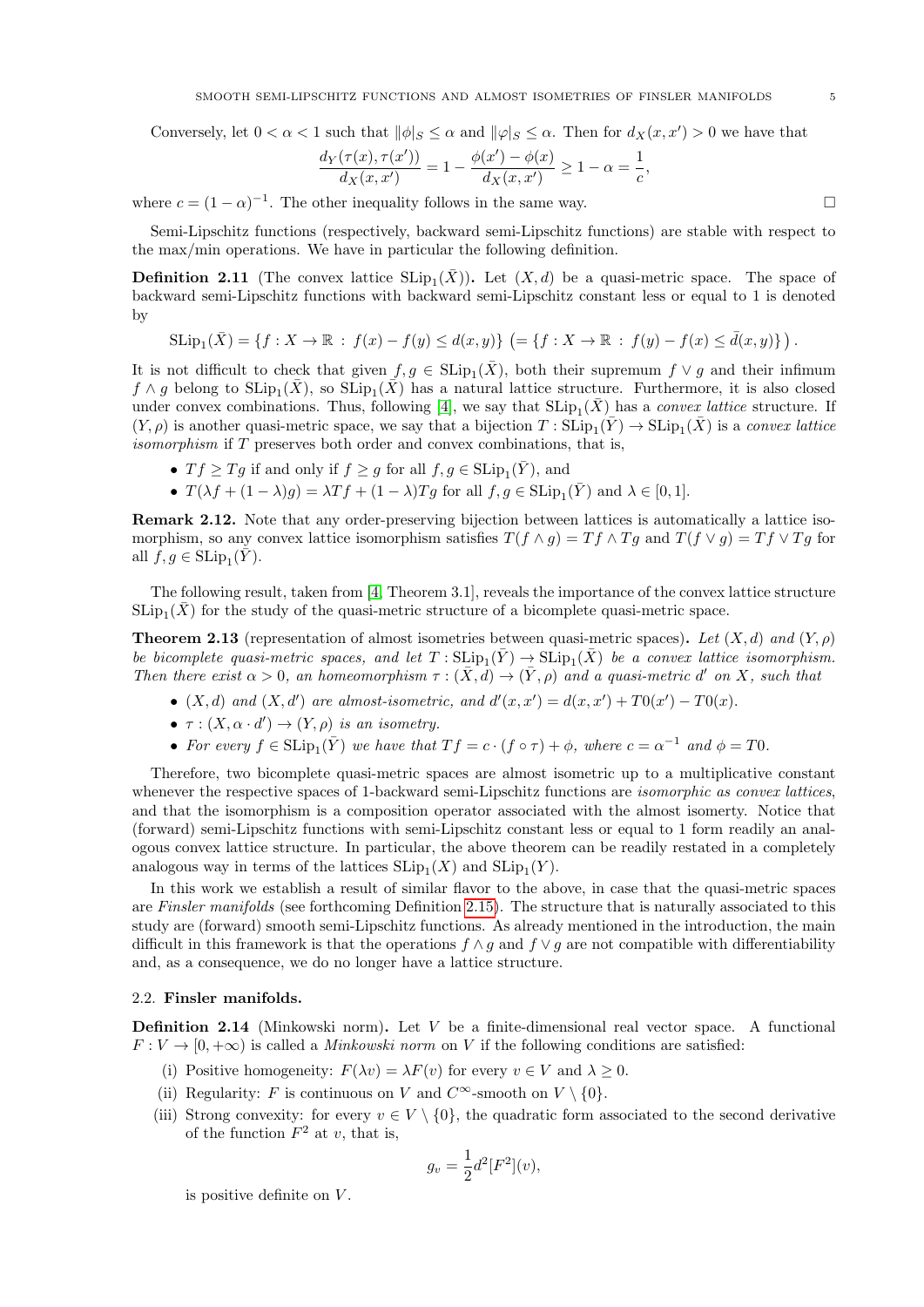Every Minkoweki norm satisfies in addition the following conditions (see [\[1,](#page-15-4) Theorem 1.2.2]  $e.g.$ ):

- (iv) Positivity:  $F(v) = 0$  if and only if  $v = 0$ .
- (v) Triangle inequality:  $F(u + v) \leq F(u) + F(v)$ , for every  $u, v \in V$ .

It is clear that every norm associated to an inner product is a Minkowski norm. In general, a Minkowski norm does not need to be symmetric, and there are indeed very interesting examples of asymmetric Minkowski norms, such as, for example, Randers spaces ([\[1\]](#page-15-4)) or more generally Finsler manifolds. We say  $F$  is symmetric (or absolutely homogeneous) if

$$
F(\lambda v) = |\lambda| F(v) \text{ for any } \lambda \in \mathbb{R} \text{ and } v \in V.
$$

In this case,  $F$  is a norm in the usual sense.

<span id="page-5-0"></span>**Definition 2.15** (Finsler manifold). A Finsler manifold is a pair  $(X, F)$  such that X is a finitedimensional C∞-smooth manifold and  $F: T\mathcal{X} \to [0,\infty)$  is a continuous function defined on the tangent bundle  $T\mathcal{X}$ , satisfying

- (i) F is a  $C^{\infty}$ -smooth on  $T\mathcal{X}\setminus\{0\}$ .
- (ii) For every  $x \in \mathcal{X}$ ,  $F(x, \cdot) : T_x\mathcal{X} \to [0, \infty)$  is a Minkowski norm on the tangent space  $T_x\mathcal{X}$ .

The Finsler structure F is said to be reversible if, for every  $x \in \mathcal{X}$ ,  $F(x, \cdot)$  is symmetric. Clearly, any Riemannian manifold is a reversible Finsler manifold, where the symmetric Minkowski norm on each tangent space is given by an inner product.

**Definition 2.16** (Finsler distance  $d_F$ ). Let  $(\mathcal{X}, F)$  be a connected Finsler manifold. The Finsler distance  $d_F$  on X is defined by

$$
d_F(x,y) = \inf \{ \ell_F(\sigma) : \sigma \text{ is a piecewise } C^1 \text{ path from } x \text{ to } y \},
$$

where the Finsler length of a piecewise  $C^1$  path  $\sigma : [a, b] \to \mathcal{X}$  is defined as:

$$
\ell_F(\sigma) = \int_a^b F(\sigma(t), \dot{\sigma}(t)) dt,
$$

where  $\dot{\sigma}$  is the derivative of  $\sigma$ . The Finsler distance  $d_F$  is a  $T_1$ -quasi-metric on X for any connected Finsler manifold  $(X, F)$  (see e.g. [\[1,](#page-15-4) Section 6.2]).

Remark 2.17 (Topology of a Finsler manifold). Even if the forward and backward distances of a connected Finsler manifold  $\mathcal X$  differ, they do induce the same topology on  $\mathcal X$ , which coincides with the manifold topology (see [\[1,](#page-15-4) Chapter 6.2]). Therefore, for Finsler manifolds, the three topologies of Definition [2.2](#page-2-5) are the same.

**Definition 2.18** (Finsler isometry). A mapping  $\tau : (\mathcal{X}, F) \to (\mathcal{Y}, G)$  between Finsler manifolds is said to be a Finsler isometry if it is a diffeomorphism which preserves the Finsler structure, that is, for every  $x \in \mathcal{X}$  and every  $v \in T_x \mathcal{X}$ :

$$
F(x, v) = G(\tau(x), d\tau(x)(v)).
$$

A classical result due to Myers and Steenrod [\[12\]](#page-16-4) asserts that a mapping between Riemannian manifolds is a Riemannian isometry if and only if it is a metric isometry for the corresponding Riemannian distances. This was extended by Deng and Hou in [\[6\]](#page-15-1) to the context of Finsler manifolds:

**Theorem 2.19** (Characterization of isometries for Finsler manifolds). Let  $(X, F)$  and  $(Y, G)$  be connected Finsler manifolds. Then  $\tau : (\mathcal{X}, F) \to (\mathcal{Y}, G)$  is a Finsler isometry if and only if it is bijective and an isometry for the corresponding Finsler distances.

A weaker result, established in [\[10\]](#page-16-3) (see Lemma 3.1 and Proposition 3.2 therein), holds for almost isometries. Given a diffeomorphism  $\tau : \mathcal{X} \to \mathcal{Y}$  and a Finsler structure F on X, we denote by  $\tau_*(F)$ the Finsler structure on Y obtained as the push-forward of F by  $\tau$ , that is, for every  $y \in Y$  and every  $w \in T_y \mathcal{Y}$ :

$$
\tau_*(F)(y, w) = F(\tau^{-1}(y), d\tau^{-1}(y)(w)).
$$

<span id="page-5-1"></span>**Proposition 2.20** (Characterization of almost isometries for Finsler manifolds). Let  $(\mathcal{X}, F)$  and  $(\mathcal{Y}, G)$ be connected Finsler manifolds, and let  $\tau : \mathcal{X} \to \mathcal{Y}$  be an almost isometry induced by a function  $\phi : \mathcal{X} \to \mathbb{R}$ (in the sense of Proposition [2.7\)](#page-2-1). Then  $\tau$  and  $\phi$  are smooth, and  $G = \tau_*(F) - d(\phi \circ \tau^{-1})$ . Conversely, if  $G = \tau_*(F) - d(\phi \circ \tau^{-1}), \text{ then } \tau \text{ is an almost isometry.}$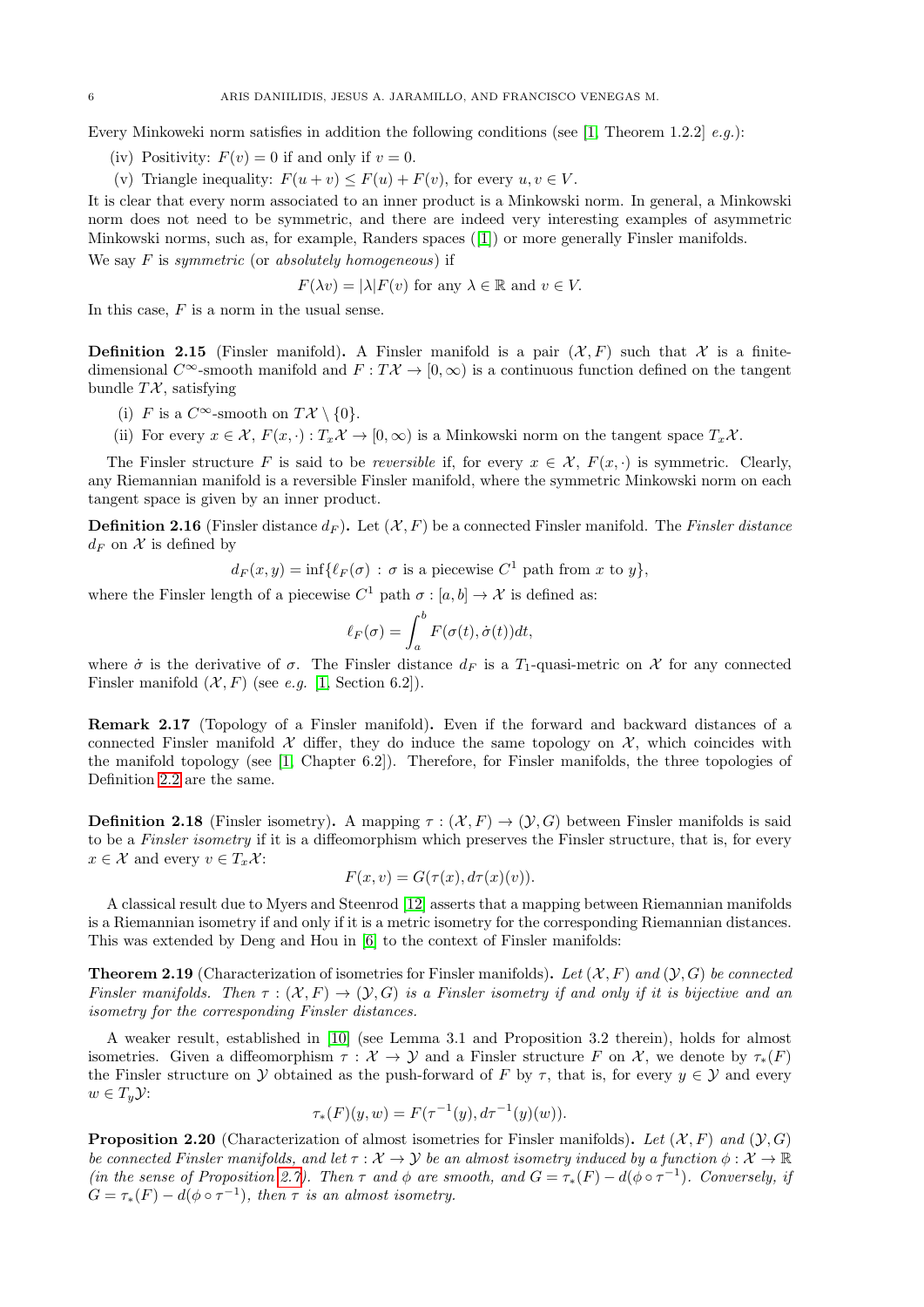In what follows, for simplicity, the term Finsler manifold will also refer to the pair  $(\mathcal{X}, d_{\mathcal{X}})$ , where  $(X, F)$  is a Finsler Manifold and  $d_X$  is the Finsler distance induced by F.

2.3. Smooth semi-Lipschitz functions. We shall now introduce a class of real-valued functions that is naturally associated to Finsler manifolds.

**Definition 2.21** (The convex partially ordered set  $SC_{1-}^{1}(\mathcal{X})$ ). Let  $(\mathcal{X}, d_{\mathcal{X}})$  be a connected Finsler manifold. The space of  $C^1$ -smooth (forward) semi-Lipschitz functions with semi-Lipschitz constant strictly less than 1 will be denoted by

$$
SC_{1-}^1(\mathcal{X}) := \{ f \in C^1(X, \mathbb{R}) : ||f||_S < 1 \}.
$$

When the Finsler manifold  $(\mathcal{X}, d_{\mathcal{X}})$  is reversible, we write  $C_{1-}^{1}(\mathcal{X})$  instead of  $SC_{1-}^{1}(\mathcal{X})$ .

The set  $SC_1^1(\mathcal{X})$  (respectively, the set  $C_1^1(\mathcal{X})$  in the reversible case) is convex and partially ordered, but in contrast to  $\text{SLip}_1(\mathcal{X})$ , it is not a lattice, since differentiability is lost when taking suprema and infima. Therefore, for the study of Finsler manifolds, we shall consider the structure  $SC_1^1$ <sub>−</sub>( $X$ ) as a *convex* partially ordered set. We shall now define the notion of isomorphism for the aforementioned structures.

**Definition 2.22** (Isomorphism between convex partially ordered sets). Given connected Finsler manifolds  $(\mathcal{X}, d_{\mathcal{X}})$  and  $(\mathcal{Y}, d_{\mathcal{Y}})$ , we say that a bijection

$$
T: SC^1_{1-}(\mathcal{Y}) \to SC^1_{1-}(\mathcal{X})
$$

is an isomorphism of convex partially ordered sets if

- (i)  $Tf \geq Tg$  if and only if  $f \geq g$  for all  $f, g \in SC_{1-}^{1}(\mathcal{Y})$ , and
- (ii)  $T(\lambda f + (1 \lambda)g) = \lambda Tf + (1 \lambda)Tg$  for all  $f, g \in SC_{1-}^{1}(\mathcal{Y})$  and  $\lambda \in [0, 1]$ .

We shall now define the norm and the asymmetric norm of the derivative  $df(x)$  of a smooth function  $f \in C^1(\mathcal{X})$ , at a point x of a Finsler manifold X.

**Definition 2.23** (Norm and asymmetric norm of the derivative  $df(x)$ ). Let  $(\mathcal{X}, F)$  be a connected Finsler manifold and  $f: \mathcal{X} \to \mathbb{R}$  a  $C^1$ -smooth function. The norm of the derivative of f at the point  $x \in \mathcal{X}$  is defined by:

$$
||df(x)||_F = \sup\{|df(x)(v)| : v \in T_x\mathcal{X}, F(x,v) \le 1\}.
$$

In the same way, the asymmetric norm of  $df(x)$  is defined by:

$$
||df(x)|_F = \sup\{df(x)(v) : v \in T_x\mathcal{X}, F(x, v) \le 1\}.
$$

It is clear that, in the case of a reversible Finsler manifold, the norm and the asymmetric norm of  $df(x)$  coincide. In general, we have that  $||df(x)||_F \leq ||df(x)||_F$ .

It is proved in [\[9,](#page-16-5) Theorem 5] that, for a  $C^1$ -smooth function f defined on a connected Finsler manifold, the Lipschitz constant of f coincides with the supremum of the norm of its derivative. In fact, the same proof of [\[9,](#page-16-5) Theorem 5] gives also the corresponding one-sided result:

**Proposition 2.24** ( $||f||_S = ||df||_{S,\infty}$ ). Let  $(X, F)$  be a connected Finsler manifold and  $f : X \to \mathbb{R}$  a  $C^1$ -smooth function. Then

$$
||f||_{\text{Lip}} = ||df||_{\infty} := \sup \{ ||df(x)||_F \, : \, x \in \mathcal{X} \} \in [0, \infty],
$$

where

$$
||f||_{\text{Lip}} = \sup_{x \neq y} \frac{|f(x) - f(y)|}{d_F(x, y)} \quad \text{is the Lipschitz constant of } f.
$$

Similarly,

$$
||f|_S = ||df|_{S,\infty} := \sup\{||df(x)|_F : x \in \mathcal{X}\} \in [0,\infty],
$$

where

$$
||f|_S = \sup_{x \neq y} \frac{f(y) - f(x)}{d_F(x, y)}
$$
 is the semi-Lipschitz constant of f.

As a direct consequence we obtain the following alternative description of  $SC_{1-}^{1}(\mathcal{X})$ :

<span id="page-6-0"></span>**Corollary 2.25** (The convex partially ordered set  $SC_{1-}^{1}(\mathcal{X})$ ). Let  $(\mathcal{X}, d_{\mathcal{X}})$  be a connected Finsler manifold. Then

$$
SC_{1^-}^1(\mathcal{X}) = \{ f \in C^1(X, \mathbb{R}) : ||f||_S < 1 \} = \{ f \in C^1(X, \mathbb{R}) : ||df||_{S, \infty} < 1 \}.
$$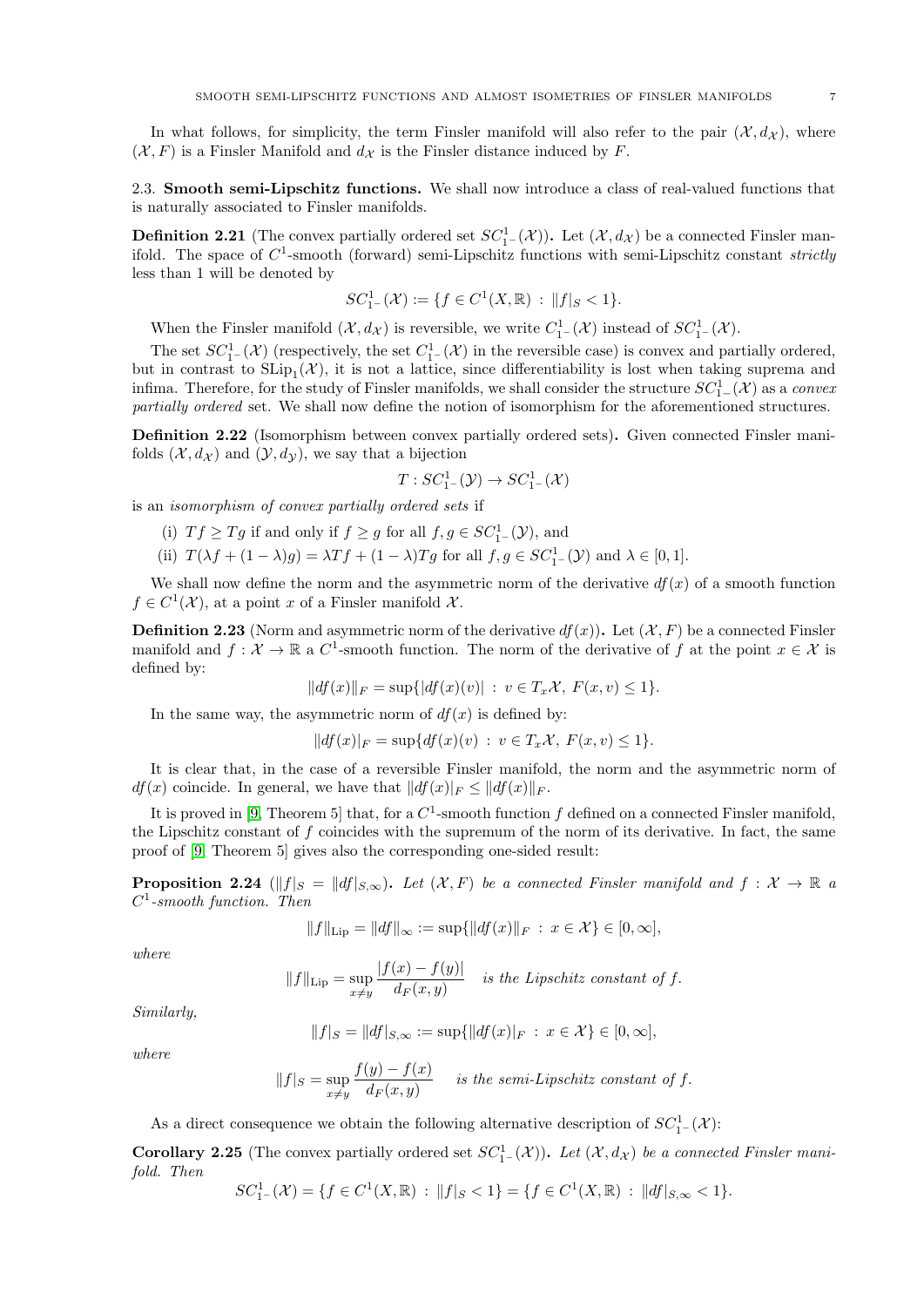Using the above result, we can easily see that, in the case of compact manifolds, every almost isometry is strict.

<span id="page-7-0"></span>**Proposition 2.26** (Almost isometries for compact Finsler manifolds). Let  $(X, F)$  and  $(Y, G)$  be connected and compact Finsler manifolds. Then every almost isometry  $\tau : \mathcal{X} \to \mathcal{Y}$  is strict.

*Proof.* Consider the function  $\phi : \mathcal{X} \to \mathbb{R}$  associated to  $\tau$  in the sense of Proposition [2.7.](#page-2-1) By the above proposition we have that  $G = \tau_*(F) + d(\phi \circ \tau^{-1})$ . Then for every  $x \in \mathcal{X}$  and every  $v \in T_x \mathcal{X}$ :

$$
G(\tau(x), d\tau(x)(v)) = F(x, v) + d\phi(x)(v).
$$

As a consequence, if  $F(x, v) = 1$ , since we have that  $d\tau(x)(v) \neq 0$ , and then  $G(\tau(x), d\tau(x)(v)) > 0$ , it follows that  $d\phi(x)(v) < 1$ .

For every  $x \in \mathcal{X}$ , the indicatrix  $S_x := \{v \in T_x \mathcal{X} : F(x, v) = 1\}$  is compact. Therefore, for each fixed  $x_0 \in \mathcal{X}$  we can choose a compact neighborhood  $W^{x_0}$  such that the portion of the indicatrix bundle over  $W^{x_0}$  is a compact set. That is, the set

$$
B_{x_0} = \{(x, v) \in T\mathcal{X} : x \in W^{x_0}; v \in T_x\mathcal{X}, F(x, v) = 1\}
$$

is compact, and furthermore  $d\phi(x)(v) < 1$  for every  $(x, v) \in B_{x_0}$ . Then  $||d\phi(x)||_S < 1$  for every  $x \in W^{x_0}$ . Now, from the compactness of X we obtain that  $||d\phi|_{S,\infty} < 1$ . Then by Corollary [2.25](#page-6-0) we have that  $\|\phi\|_{S}$  < 1. Finally, considering  $\tau^{-1}$  and using Proposition [2.10](#page-3-0) we obtain the result.

We next give a simple example of non-strict almost isometry:

**Example 2.27** (Nonstrict almost isometry). Let  $\mathcal{X} = \mathcal{Y} = \mathbb{R}$ . We consider on X the usual Finsler structure  $F_{\mathcal{X}}(x, v) = |v|$  and we define on Y the Finsler structure  $F_{\mathcal{Y}}(x, v) = |v| - d\phi(x)(v)$ , where  $\phi : \mathbb{R} \to \mathbb{R}$  is given by

$$
\phi(x) := \int_0^x \frac{t^2}{1 + t^2} \, dt.
$$

Note that  $(\mathcal{Y}, F_{\mathcal{Y}})$  is a Randers space, since  $|\phi'(x)| < 1$  for every  $x \in \mathbb{R}$ . It is easy to see that the associated Finsler distances are  $d_{\mathcal{X}}(x, x') = |x - x'|$  and  $d_{\mathcal{Y}}(x, x') = |x - x'| + \phi(x) - \phi(x')$ . In this way we obtain that the identity map  $\tau : \mathcal{X} \to \mathcal{Y}$  given by  $\tau(x) = x$  is an almost isometry from  $(\mathcal{X}, d_{\mathcal{X}})$  to  $(\mathcal{Y}, d_{\mathcal{Y}})$ . Nevertheless in this case we have that  $\|\phi\|_{S} = 1$ . Therefore by Proposition [2.10](#page-3-0) the almost isometry  $\tau$  is not strict.

The following proposition shows that the elements of  $SC_1^1$ - $(\mathcal{X})$  can be used to describe open sets of  $\mathcal{X}$ . The proof is omitted, as it follows from standard smooth manifold arguments.

<span id="page-7-2"></span>**Proposition 2.28** (co-zero sets). Let  $(X, F)$  be a Finsler manifold and U an open subset of X. Then, there exists a smooth function  $f: \mathcal{X} \to [0,\infty)$  such that

$$
\mathcal{U} = \{x \in \mathcal{X} : f(x) > 0\}.
$$

Moreover, f can be chosen so that  $||df||_{\infty} < 1$ , and therefore  $f \in SC_{1-}^{1}(\mathcal{X})$ .

Let us now recall from [\[9,](#page-16-5) Theorem 8] the following smooth approximation theorem. An adaptation of this result (stated below as Corollary [2.30\)](#page-7-1) will be one of the key elements of our main result.

**Theorem 2.29** (Smooth approximation of Lipschitz functions in Finsler manifolds). Let  $(X, F)$  be a connected, second countable Finsler manifold,  $f: \mathcal{X} \to \mathbb{R}$  a Lipschitz function,  $\varepsilon: \mathcal{X} \to (0, +\infty)$  a continuous function and  $r > 0$ . Then, there exists a  $C^1$ -smooth Lipschitz function  $g: \mathcal{X} \to \mathbb{R}$  such that:

- (i)  $|q(x) f(x)| \leq \varepsilon(x)$  for all  $x \in \mathcal{X}$ ;
- (*ii*)  $||g||_{\text{Lip}} \leq ||f||_{\text{Lip}} + r.$

By replacing the Lipschitz functions by semi-Lipschitz functions in Proposition 6, Lemma 7 and Theorem 8 of [\[9\]](#page-16-5), we obtain the following corollary:

<span id="page-7-1"></span>**Corollary 2.30** (Smooth approximation of semi-Lipschitz functions in Finsler manifolds). Let  $(X, F)$  be a connected, second countable Finsler manifold,  $f: \mathcal{X} \to \mathbb{R}$  a semi-Lipschitz function,  $\varepsilon: \mathcal{X} \to (0, +\infty)$  a continuous function and  $r > 0$ . Then, there exists a  $C^1$ -smooth semi-Lipschitz function  $g: \mathcal{X} \to \mathbb{R}$  that approximates f in the following sense:

- (i)  $|g(x) f(x)| \leq \varepsilon(x)$  for all  $x \in \mathcal{X}$ ;
- (*ii*)  $||g||_S \leq ||f||_S + r$ .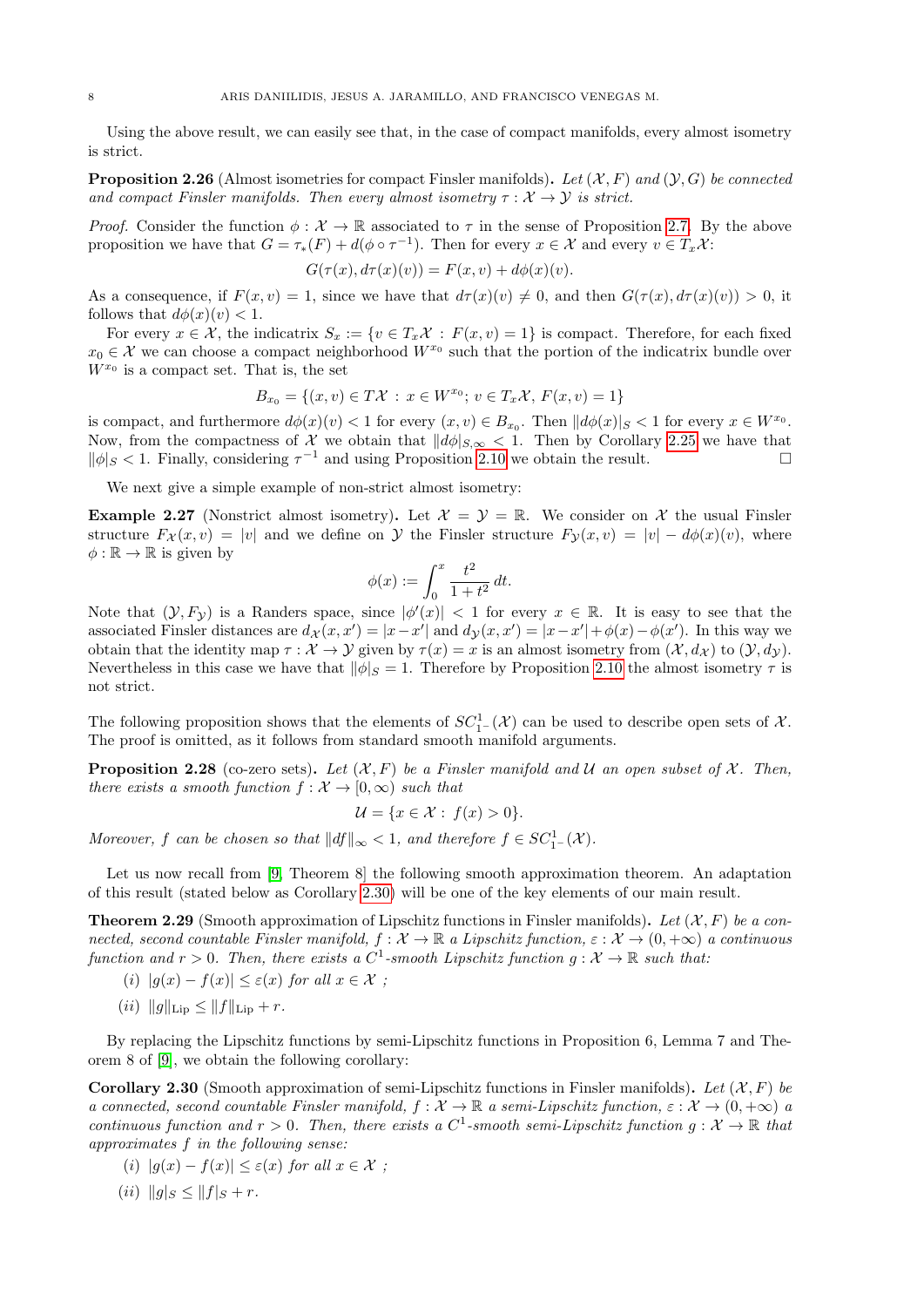The proof of Corollary [2.30](#page-7-1) (which is based to results analogous to Proposition 6 and Lemma 7 of [\[9\]](#page-16-5)) is omitted, since all arguments are straightforward adaptations of the aforementioned ones, by replacing Lipschitz bounds with semi-Lipschitz ones.

The following proposition shows that given two connected Finsler manifolds  $\mathcal{X}$  and  $\mathcal{Y}$ , each strict almost isometry between  $\mathcal X$  and  $\mathcal Y$  (with respect to their Finsler distances) induces an isomorphism of convex partially ordered sets between  $SC_{1-}^1(\mathcal{Y})$  and  $SC_{1-}^1(\mathcal{X})$ .

<span id="page-8-0"></span>**Proposition 2.31** (Strict almost isometries induce convex partially ordered isomorphsims). Let  $\mathcal{X}$ ,  $\mathcal{Y}$ be connected Finsler manifolds and  $\tau : \mathcal{X} \to \mathcal{Y}$  a strict almost isometry with respect to their Finsler distances induced by a function  $\phi: X \to \mathbb{R}$  (in the sense of Proposition [2.7\)](#page-2-1). Then the mapping

$$
\begin{cases}\nT: SC^1_{1-}(\mathcal{Y}) \to SC^1_{1-}(\mathcal{X}) \\
Tf = f \circ \tau + \phi\n\end{cases}
$$

is an isomorphism of convex partially ordered sets.

*Proof.* Consider the mapping  $T f = f \circ \tau + \phi$ . Note that the convexity and order-preserving properties of T are immediate, so we only need to check that T is a well-defined bijection. To this end, note first that if  $||f||_S \leq 1$ , then  $||Tf||_S \leq 1$ , since:

$$
Tf(x') - Tf(x) = f(\tau(x')) - f(\tau(x)) + \phi(x') - \phi(x) \le d_{\mathcal{Y}}(\tau(x), \tau(x')) + \phi(x') - \phi(x) = d_{\mathcal{X}}(x, x').
$$

We shall now prove that if  $f \in SC_1^1(\mathcal{Y})$  then  $||Tf||_S < 1$ . Note that  $T0 = \phi$  and from Proposition [2.10](#page-3-0) we have that  $\|\phi\|_{S} < 1$ . Choose  $\lambda \in (0, 1)$  such that  $\|\lambda^{-1}f\|_{S} < 1$ . Then

$$
||Tf|_S = ||T((\lambda \lambda^{-1})f + (1 - \lambda)0)|_S = ||\lambda T(\lambda^{-1}f) + (1 - \lambda)T0|_S
$$
  
\n
$$
\leq \lambda ||T(\lambda^{-1}f)|_S + (1 - \lambda) ||T0|_S \leq \lambda + (1 - \lambda) ||T0|_S < 1.
$$
\n(2.3)

This shows that  $T(SC_{1}^1(\mathcal{Y})) \subset SC_{1}^1(\mathcal{X})$  and T is well-defined. An analogous argument holds for the inverse mapping  $T^{-1}g = g \circ \tau^{-1} - \phi \circ \tau^{-1}$ , so we conclude that T is a bijection.

#### 3. Main result

<span id="page-8-2"></span>The main result of this work is the converse of Proposition [2.31](#page-8-0) which eventually provides a functional characterization of strict almost isometries between connected, second countable and bicomplete Finsler manifolds, which becomes a characterization of all almost isometries in the compact setting (see forthcoming Corollaries [3.22](#page-14-0)[–3.23\)](#page-14-1).

<span id="page-8-1"></span>**Theorem 3.1** (Main result). Let  $(X, d_X)$  and  $(Y, d_Y)$  connected, second countable Finsler manifolds which are bicomplete (with their respective Finsler distances). Assume there exists an isomorphism of convex partially ordered sets  $T: SC^1_{1-}(\mathcal{Y}) \to SC^1_{1-}(\mathcal{X})$ . Then, there exist  $\alpha > 0$ , a quasi-metric  $d'_X$  on X and a bijection  $\tau : \mathcal{X} \to \mathcal{Y}$  such that:

- (i)  $(\mathcal{X}, d_{\mathcal{X}})$  is almost isometric to  $(\mathcal{X}, d'_{\mathcal{X}})$ .
- (ii)  $(\mathcal{X}, \alpha \cdot d'_{\mathcal{X}})$  is isometric to  $(\mathcal{Y}, d_{\mathcal{Y}})$  via  $\tau$ .
- (iii)  $\mathcal X$  is diffeomorphic to  $\mathcal Y$  via  $\tau$ .
- (iv)  $\forall f \in SC_1^1(\mathcal{Y}), Tf = c \cdot (f \circ \tau) + \phi$ , with  $c = \alpha^{-1}$  and  $\phi = T0$ . (In particular,  $\phi$  is smooth and  $\|\phi\|_{S} < 1$ ).

The proof of the above theorem will be given in Subsection [3.3.](#page-13-0) Before, we shall need to establish several intermediate results. In what follows, we shall always assume that  $(\mathcal{X}, d_{\mathcal{X}}), (\mathcal{Y}, d_{\mathcal{Y}})$  are connected, second countable and bicomplete Finsler manifolds and T will denote an isomorphism of the convex partially ordered sets  $SC_{1-}^1(\mathcal{Y})$  and  $SC_{1-}^1(\mathcal{X})$ .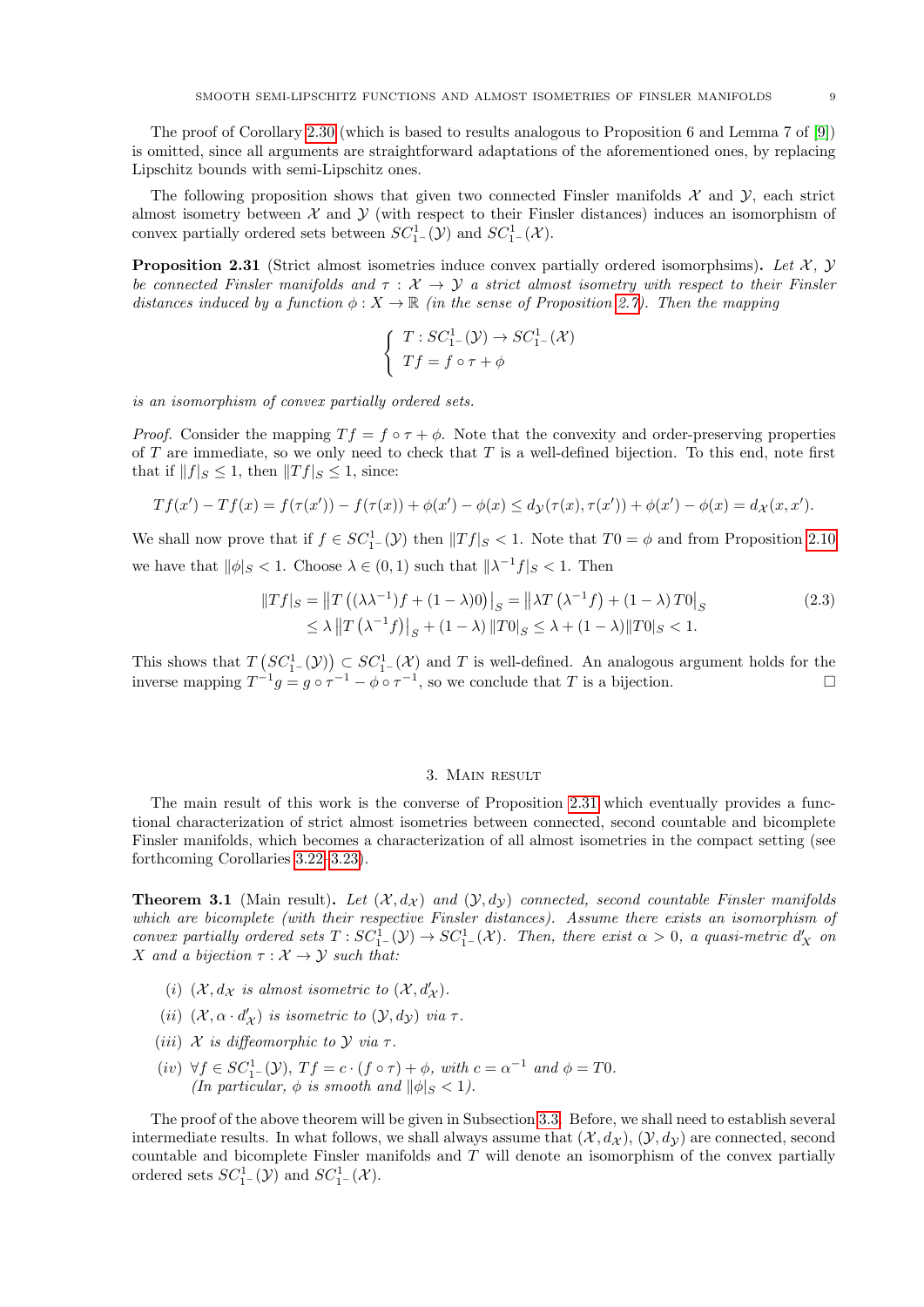3.1. Basis for the topologies. The following definition introduces some useful notation and describes a certain type of open subsets of the Finsler manifolds that are naturally associated with the class of smooth semi-Lipschitz functions.

**Definition 3.2** (Open sets related to the order structure). Let  $h \in SC^1_{1-}(\mathcal{Y})$ . We define

$$
SC_{1-}^{1}(\mathcal{Y})_{h} = \{ f \in SC_{1-}^{1}(\mathcal{Y}) : f \ge h \},
$$
  
\n
$$
SC_{1-}^{1}(\mathcal{X})_{Th} = \{ g \in SC_{1-}^{1}(\mathcal{X}) : g \ge Th \} = T(SC_{1-}^{1}(\mathcal{Y})_{h}).
$$

Furthermore, for any  $f \in SC_{1-}^{1}(\mathcal{Y})_h$ , we denote:

$$
\text{supp}_h(f) = \overline{\{y \in \mathcal{Y} : f(y) > h(y)\}} \quad \text{and} \quad \mathcal{V}_h^f = \text{int}(\text{supp}_h(f)),
$$
  

$$
\text{supp}_{Th}(Tf) = \overline{\{x \in \mathcal{X} : Tf(x) > Th(x)\}} \quad \text{and} \quad \mathcal{U}_{Th}^{Tf} = \text{int}(\text{supp}_{Th}(Tf)),
$$

where closure and interior are taken in the symmetric topologies of  $(\mathcal{Y}, d_{\mathcal{Y}})$  and  $(\mathcal{X}, d_{\mathcal{X}})$ .

Before we proceed, let us introduce the notion of bump function on a Finsler manifold  $\mathcal{X}$ .

**Definition 3.3** ((Smooth semi-Lipschitz) bump functions). Let  $\mathcal{X}$  be Finsler manifold. A nonnegative smooth semi-Lipschitz function  $b : \mathcal{X} \to \mathbb{R}_+$  is called a bump function on X centered at a point  $x_0 \in \mathcal{X}$ , provided  $b(x_0) > 0$  and supp $(b) \subset B_{\mathcal{X}}(x_0, r)$  for some  $r > 0$ .

It is well-known that for every  $x_0 \in \mathcal{X}$  and  $r > 0$  there exist a bump function  $b \in SC_1^1(\mathcal{X})_0$  with  $\text{supp}(b) \subset B_{\mathcal{X}}(x_0, r)$  and  $b(x_0) > 0$ .

We are now ready to describe a basis for the topologies in  $\mathcal Y$  and  $\mathcal X$  respectively, which will play an important role in the sequel.

**Proposition 3.4** (Topology basis for  $\mathcal X$  and  $\mathcal Y$ ). Let  $\mathcal X, \mathcal Y$  two Finsler manifolds and let us fix a function  $h \in SC_{1-}^{1}(\mathcal{Y})$ . Then the families

$$
\mathcal{B}_h(\mathcal{Y}) = \{ \mathcal{V}_h^f : f \in SC_1^1(\mathcal{Y})_h \} \quad and \quad \mathcal{B}_h(\mathcal{X}) = \{ \mathcal{U}_{Th}^{Tf} : f \in SC_1^1(\mathcal{Y})_h \}
$$

are basis for the topologies of  $(Y, d_Y)$  and  $(X, d_X)$  respectively.

*Proof.* Given  $y_0 \in \mathcal{Y}$  and a ball  $B_{\mathcal{Y}} := B_{\mathcal{Y}}(y_0, r)$  for the distance  $d_{\mathcal{Y}}^s$  centered at  $y_0$  and of radius  $r > 0$ , we take a bump function  $b \in SC_1^1(\mathcal{Y})_0$  such that  $supp(b) \subset B_Y$ ,  $b(y_0) > 0$  and  $||b||_S + ||h||_S < 1$ . Defining  $f = h + b$ , we get that  $y_0 \in \mathcal{V}_h^f \subset B_{\mathcal{Y}}$ .

Given  $x_0 \in \mathcal{X}$  and a ball  $B_{\mathcal{X}}$  for  $d_{\mathcal{X}}^s$  containing  $x_0$ , take  $b \in SC_1^1(\mathcal{X})_0$  such that supp $(b) \subset B_{\mathcal{X}}$ ,  $b(x_0) > 0$  and  $||b||_S + ||Th||_S < 1$ . Since  $Th + b \ge Th$  and T is an isomorphism of convex partially ordered sets, there exists  $f \in SC_1^1(\mathcal{Y})_h$  such that  $Tf = Th + b$ . Therefore,  $x_0 \in \mathcal{U}_{Th}^{Tf} \subset B_{\mathcal{X}}$ .

There is a natural bijection between the basis  $\mathcal{B}_h(\mathcal{Y})$  and  $\mathcal{B}_h(\mathcal{X})$ :

<span id="page-9-1"></span>**Definition 3.5** (Bijection between  $\mathcal{B}_h(\mathcal{Y})$  and  $\mathcal{B}_h(\mathcal{X})$  induced by T). Let  $h \in SC_1^1(\mathcal{Y})$ . Then the mapping  $\mathcal{I}_h : \mathcal{B}_h(\mathcal{Y}) \to \mathcal{B}_h(\mathcal{X})$  defined by  $T(\mathcal{V}_h^f) = \mathcal{U}_{Th}^{Tf}$  is a bijection.

Remark 3.6. The aforementioned basis appear to depend on the choice of the function h. Nonetheless, we shall show in forthcoming Proposition [3.12](#page-11-0) and respectively, Corollary [3.15,](#page-12-0) that the basis  $\mathcal{B}_h(\mathcal{X})$ ,  $\mathcal{B}_h(\mathcal{Y})$  and, respectively, the bijection  $\mathcal{I}_h$  do not depend on the choice of h.

Next, we show that for each  $h \in SC_{1-}^{1}(\mathcal{Y})$ , the bijection  $\mathcal{I}_{h}$  preserves the order structure of  $(\mathcal{B}_{h}(\mathcal{Y}), \subset)$ and  $(\mathcal{B}_h(\mathcal{X}), \subset)$ . To this end, following [\[2\]](#page-15-5) we introduce the following notation:

(i)  $f \sqcap_h g = \{u \in SC_{1-}^1(\mathcal{Y})_h : u \leq f, u \leq g\}.$ 

(ii)  $f \sqsubset_h g$  if for any  $u \in SC_1^1(\mathcal{Y})_h$ ,  $u \sqcap_h g = \{h\} \implies u \sqcap_h f = \{h\}.$ 

(iii)  $Tf \sqcap_{Th} Tg = \{ v \in SC_{1}^{1}(\mathcal{X})_{Th} : v \le Tf, v \le Tg \}.$ 

(iv)  $Tf\sqsubset_{Th} Tg$  if for any  $v \in SC_1^1(\mathcal{X})_{Th}$ ,  $v \sqcap_{Th} Tg = \{Th\} \implies v \sqcap_{Th} Tf = \{Th\}.$ 

The following proposition gives more insight to the above notation. The proof follows the ideas of [\[2\]](#page-15-5).

<span id="page-9-0"></span>**Proposition 3.7.** Let  $h \in SC_1^1(\mathcal{Y})$  and  $f, g \in SC_1^1(\mathcal{Y})_h$ . Then

(i)  $f \sqcap_h g = \{h\} \iff \mathcal{V}_h^f \cap \mathcal{V}_h^g = \emptyset.$ (ii)  $f \sqsubset_h g \iff \mathcal{V}_h^f \subset \mathcal{V}_h^g \iff \text{supp}_h(f) \subset \text{supp}_h(g)$ .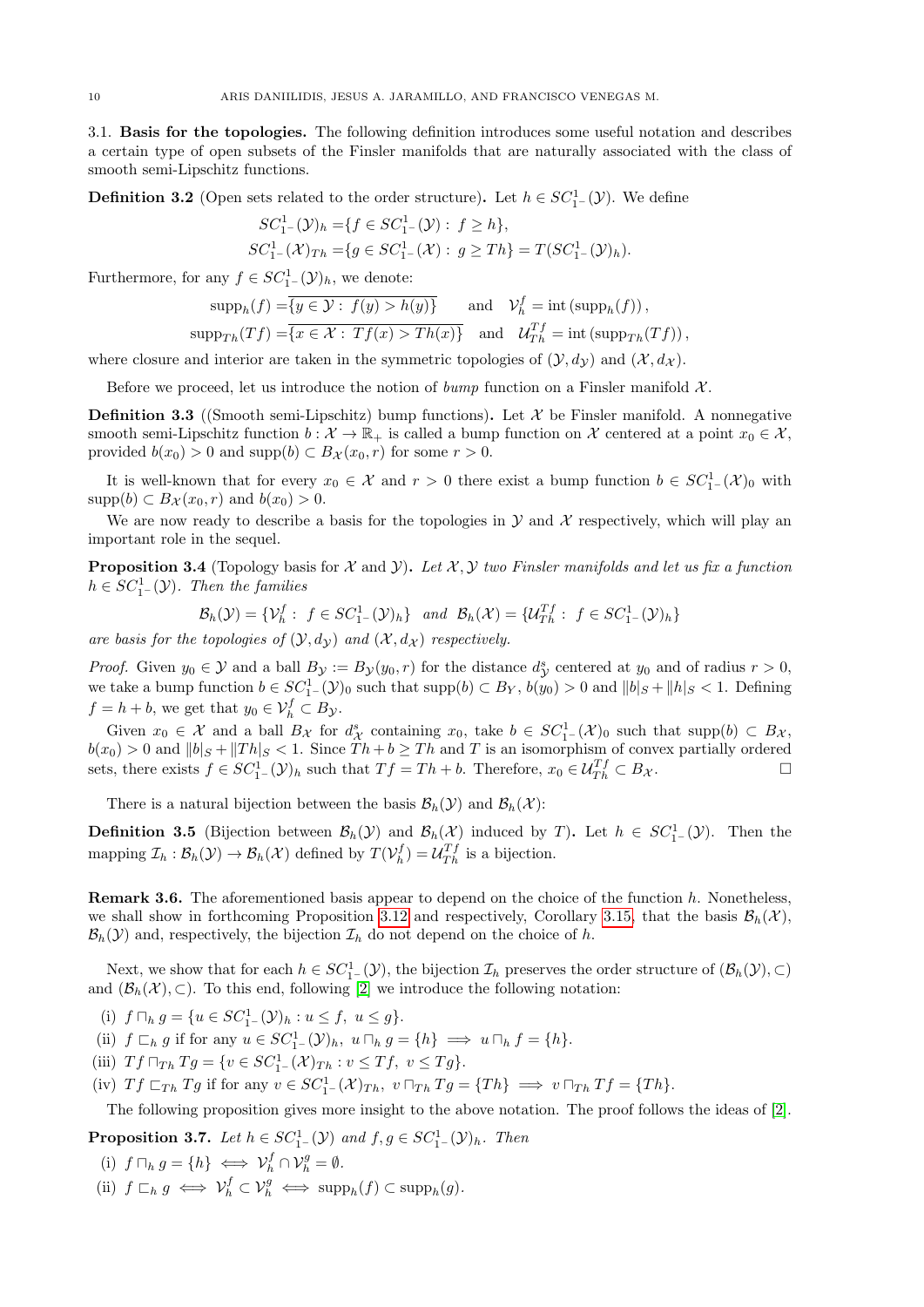(iii)  $Tf \sqcap_{Th} Tg = \{Th\} \iff \mathcal{U}_{Th}^{Tf} \cap \mathcal{U}_{Th}^{Tg} = \emptyset.$ 

(iv) 
$$
Tf\sqsubset_{Th} Tg \iff \mathcal{U}_{Th}^{Tf} \subset \mathcal{U}_{Th}^{Tg} \iff \text{supp}_{Th}(Tf) \subset \text{supp}_{Th}(Tg).
$$

Proof. (i) If  $\mathcal{V}_h^f \cap \mathcal{V}_h^g = \emptyset$  and  $u \in f \cap_h g$ , then  $u(y) \leq f(y) \wedge g(y)$  for all  $y \in (\mathcal{V}_h^f)^c \cup (\mathcal{V}_h^g)^c = \mathcal{Y}$ , so  $u = h$ .  $h \cup \vee h$ Conversely, suppose that  $\mathcal{V}_h^f \cap \mathcal{V}_h^g \neq \emptyset$  and let  $y \in \mathcal{V}_h^f \cap \mathcal{V}_h^g$ . Since  $y \in \text{supp}_h(f)$ , there exists a sequence  $\{y_n\} \subset \{y : f(y) > h(y)\}\$ , with  $y_n \to y$ . Then, there exists  $N \in \mathbb{N}$  such that  $y_N \in \mathcal{V}_h^f \cap \mathcal{V}_h^g$  and  $f(y_N) > h(y_N)$ . Since  $y_N \in \text{supp}_h(g)$ , there exists a sequence  $(y^j) \subset \{y : g(y) > h(y)\}$  such that  $y^j \to y_N$ , and there is  $J \in \mathbb{N}$  such that  $y^J \in (f-h)^{-1}(0,\infty) \cap \mathcal{V}_h^f \cap \mathcal{V}_h^g$ , so  $f(y^J) \vee g(y^J) > h(y^J)$ . Taking a suitable bump function  $b \in SC_{1-}^1(\mathcal{Y})_0$  with positive value at  $y^J$ , we get that  $h \leq b + h \in f \sqcap_h g$ , and therefore  $f \sqcap_h g \neq \{h\}.$ 

(*ii*) Let  $f, g \in SC_{1-}^1(\mathcal{Y})_h$ . Then we have

$$
f \sqsubset_h g \iff [\forall u \in SC_1^1(\mathcal{Y})_h, u \sqcap_h g = \{h\} \implies u \sqcap_h f = \{h\}],
$$
  

$$
\iff [\forall u \in SC_1^1(\mathcal{Y})_h, \mathcal{V}_h^u \cap \mathcal{V}_h^g = \emptyset \implies \mathcal{V}_h^u \cap \mathcal{V}_h^f = \emptyset],
$$
  

$$
\iff [\forall u \in SC_1^1(\mathcal{Y})_h, \mathcal{V}_h^g \subset (\mathcal{V}_h^u)^c \implies \mathcal{V}_h^f \subset (\mathcal{V}_h^u)^c].
$$
 (3.1)

Clearly,  $\mathcal{V}_h^f \subset \mathcal{V}_h^g$  implies  $f \subset_h g$ . On the other hand, since  $\mathcal{B}_h(\mathcal{Y})$  is a basis, we can express  $\overline{\mathcal{V}_h^g}$  as an intersection of sets of the form  $(\mathcal{V}_h^u)^c$ . Let  $\mathcal{H} \subset SC_1^1(\mathcal{Y})_h$  such that  $\overline{\mathcal{V}_h^g} = \bigcap$  $u \in \mathcal{H}$  $(\mathcal{V}_h^u)^c$ . Then, using  $(3.1)$ 

we deduce:

$$
f \sqsubset_h g \implies \forall u \in \mathcal{H} \ \mathcal{V}_h^g \subset (\mathcal{V}_h^u)^c \implies \mathcal{V}_h^f \subset (\mathcal{V}_h^u)^c
$$

so that

<span id="page-10-0"></span>
$$
\mathcal{V}_h^f \subset \overline{\mathcal{V}_h^g} \implies \overline{\mathcal{V}_h^f} \subset \overline{\mathcal{V}_h^g} \implies \mathcal{V}_h^f \subset \mathcal{V}_h^g,
$$

since the elements of  $\mathcal{B}_h(\mathcal{Y})$  are regular open sets (that is, they coincide with the interior of their closure).

The proofs of (*iii*) and (*iv*) are analogous to the proofs of (*i*) and (*ii*) respectively, and will be omitted.  $\square$ 

We have shown that inclusions between members of  $\mathcal{B}_h(\mathcal{Y})$  (and  $\mathcal{B}_h(\mathcal{X})$ ) can be described using the relation  $\mathcal{L}_h$  on  $SC_1^1(\mathcal{Y})_h$  (respectively  $\mathcal{L}_{Th}$  on  $SC_1^1(\mathcal{X})_h$ ), which depends only on the convex and order structure of  $SC_1^1$ - $(\mathcal{Y})$  (respectively  $SC_1^1$ - $(\mathcal{X})$ ), so we can use the isomorphism T to relate inclusions between sets of each basis.

**Proposition 3.8.** Let  $h \in SC_1^1(\mathcal{Y})$  and  $f, g \in SC_1^1(\mathcal{Y})_h$ . Then

Therefore,

$$
\mathcal{V}_h^f \subset \mathcal{V}_h^g \iff \mathcal{U}_{Th}^{Tf} \subset \mathcal{U}_{Th}^{Tg}.
$$

 $f\sqsubset_h g \iff Tf\sqsubset_{Th} T g.$ 

*Proof.* Let  $f, g \in SC_1^1(\mathcal{Y})_h$ . Using the properties of T, we obtain:

$$
f \sqsubset_h g \iff [\forall u \in SC_1^1(\mathcal{Y})_h, u \sqcap_h g = \{h\} \implies u \sqcap_h f = \{h\}],
$$
  
\n
$$
\iff \begin{bmatrix} \forall u \in SC_1^1(\mathcal{Y})_h, \{v \in SC_1^1(\mathcal{Y})_h : v \le u \land g\} = \{h\} \\ \implies \{v \in SC_1^1(\mathcal{Y})_h : v \le u \land f\} = \{h\} \end{bmatrix},
$$
  
\n
$$
\iff \begin{bmatrix} \forall Tu \in SC_1^1(\mathcal{X})_{Th}, \{Tv \in SC_1^1(\mathcal{X})_{Th} : Tv \le Tu \land Tg\} = \{Th\} \\ \implies \{Tv \in SC_1^1(\mathcal{X})_{Th} : Tv \le Tu \land Tf\} = \{Th\} \end{bmatrix},
$$
  
\n
$$
\iff Tf \sqsubset_{Th} Tg.
$$

The second part of the statement follows directly using Proposition [3.7.](#page-9-0)  $\Box$ 

**Corollary 3.9.** For any  $h \in SC_1^1(\mathcal{Y})$ , the mapping  $\mathcal{I}_h$  from Definition [3.5](#page-9-1) is an order-preserving bijection, that is, for any  $\mathcal{V}_1, \mathcal{V}_2 \in \mathcal{B}_h(\mathcal{Y})$ 

$$
\mathcal{V}_1 \subset \mathcal{V}_2 \iff \mathcal{I}_h(\mathcal{V}_1) \subset \mathcal{I}_h(\mathcal{V}_2).
$$

<span id="page-10-1"></span>Next, we show that local inequalities between elements of  $SC_{1-}^1(\mathcal{Y})$  can be characterized via its convexorder structure. In what follows, we fix  $h \in SC_{1-}^{1}(\mathcal{Y})$  and for any  $g \in SC_{1-}^{1}(\mathcal{Y})_h$  and  $\lambda \in [0,1]$ , we set:

$$
g_{\lambda} := \lambda g + (1 - \lambda)h.
$$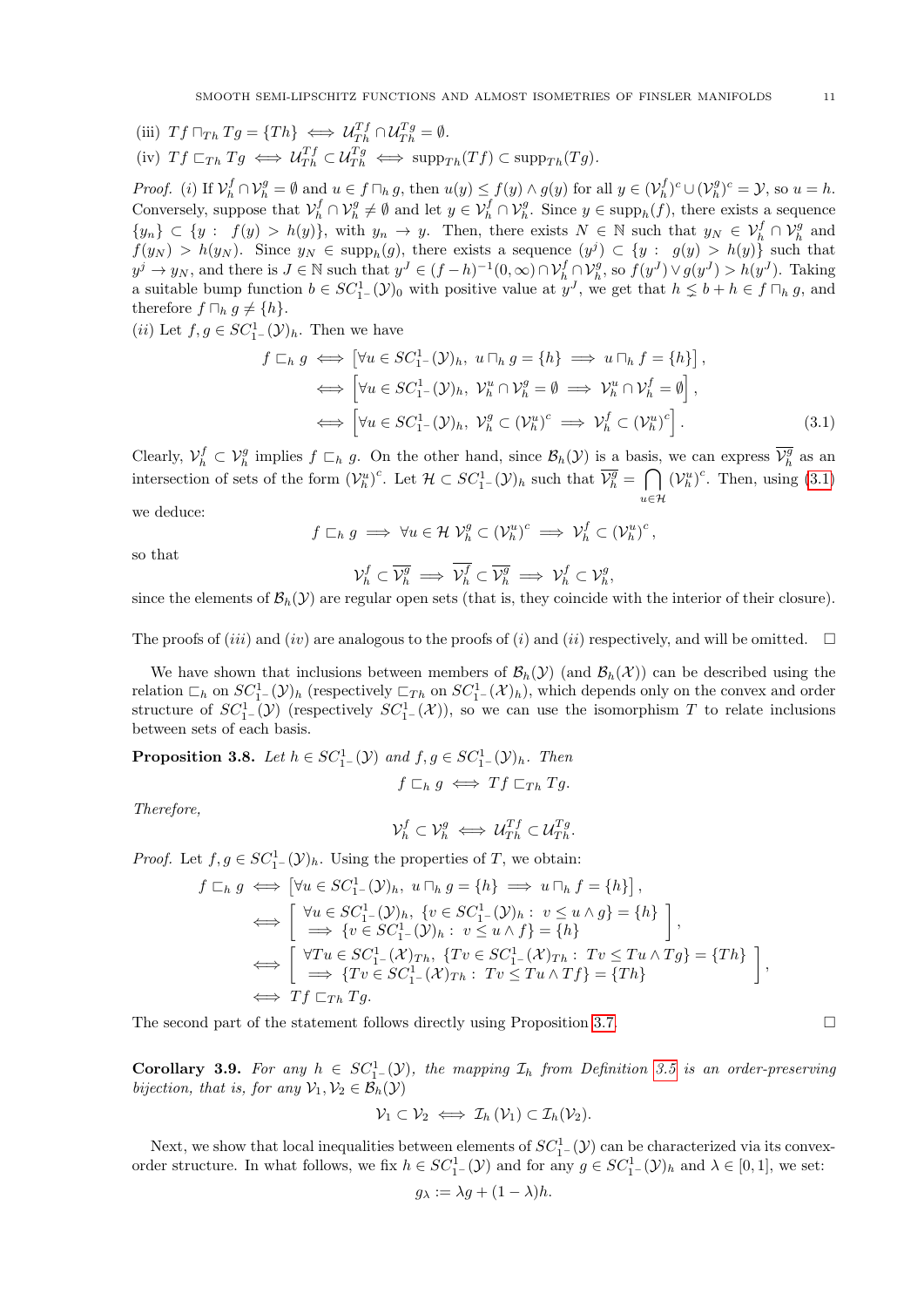**Proposition 3.10** (Characterization of dominance on  $\mathcal{V}_h^f$ ). Let  $h \in SC_1^1(\mathcal{Y})$  and  $\varphi, \psi, f \in SC_1^1(\mathcal{Y})_h$ . Then we have:

$$
\varphi \geq \psi \text{ on } \mathcal{V}_h^f \iff \forall \lambda \in [0,1], \ \forall u \sqsubset_h f, \ \psi_\lambda \sqcap_h u \subset \varphi_\lambda \sqcap_h u.
$$

*Proof.* The "only if" implication is straightforward. For the "if" implication, suppose there is  $y_0 \in$  $\mathcal{V}_h^f$  such that  $\psi(y_0) > \varphi(y_0)$ . Then there is a symmetric ball B containing  $y_0$  such that  $\psi > \varphi$  on B. Furthermore, we can take  $u \in SC_1^1(\mathcal{Y})_h$  defined by  $u = h + b$ , with  $b : \mathcal{Y} \to [0, \varepsilon]$  a  $C^1$  Lipschitz bump function supported on B such that  $b(y_0) = \varepsilon$ , for some  $\varepsilon > 0$ . With this,  $u(y_0) := \alpha > h(y_0)$  and  $y_0 \in \overline{\mathcal{V}_h^u} \subset B \subset \mathcal{V}_h^f$ . Without lost of generality,  $\psi(y_0) > \alpha$ . Let  $\lambda \in [0,1]$  such that  $\psi_\lambda(y_0) > \alpha > \varphi_\lambda(y_0)$ , and let  $\eta: Y \to [0,1]$  be a  $C^1$  Lipschitz bump function such that  $\eta|_{\overline{\{\psi_\lambda \lt u\}}}=0$ ,  $\eta(y_0)=1$ , and define  $v = \eta b + h$ . Note that v is semi-Lipschitz, since for  $y, y' \in \mathcal{Y}$  we have:

$$
v(y') - v(y) = \eta(y')b(y') + h(y') - \eta(y)b(y) - h(y)
$$
  
=  $\eta(y')b(y') - \eta(y')b(y) + \eta(y')b(y) - \eta(y)b(y) + h(y') - h(y)$   

$$
\leq ||\eta||_{\infty}(b(y') - b(y)) + ||b||_{\infty}(\eta(y') - \eta(y)) + ||h||_{S} d_{\mathcal{Y}}(y, y')
$$
  

$$
\leq (||b||_{\text{Lip}} + \varepsilon ||\eta||_{\text{Lip}} + ||h|_{S}) d_{\mathcal{Y}}(y, y').
$$

Choose  $t \in [0,1]$  such that  $v_t \in SC_1^{1}(\mathcal{Y})$ . Since for  $g \in SC_1^{1}(\mathcal{Y})$  and  $\lambda \in [0,1]$ ,

$$
(g_{\lambda})_t = tg_{\lambda} + (1-t)h = \lambda tg + (1-\lambda t)h = g_{\lambda t},
$$

we get that  $v_t \in SC_1^1(\mathcal{Y})_h$ ,  $v_t \sqsubset_h f$  (since  $\text{supp}_h(v_t) \subset \text{supp}(b) \subset B \subset \text{supp}_h(f)$ ),  $v_t(y) \leq \psi_{\lambda t}(y)$  for all  $y \in Y$ , and finally  $v_t(y_0) = u_t(y_0) > \varphi_{\lambda t}(y_0)$ . Therefore,  $v_t \in (\psi_{\lambda t} \sqcap_h v_t) \setminus (\varphi_{\lambda t} \sqcap_h v_t)$ , a contradiction.  $\Box$ 

We now state the following useful lemma.

<span id="page-11-1"></span>**Lemma 3.11** (Transfer principle). Let  $h \in SC_{1-}^{1}(\mathcal{Y})$  and  $\varphi, \psi, f \in SC_{1-}^{1}(\mathcal{Y})_h$ . Then:

$$
\varphi \geq \psi \ \ on \ \mathcal{V}_h^f \iff T\varphi \geq T\psi \ \ on \ \mathcal{U}_{Th}^{Tf}.
$$

Proof. It follows from Proposition [3.10,](#page-10-1) since the right side of the equivalence depends only on the convex and order structure of  $SC_1^1(\mathcal{Y})$ , which is preserved by T, so for any  $u, v, f, g \in SC_1^1(\mathcal{Y})_h$  we have:

$$
u \sqsubset_h f \iff Tu \sqsubset_h Tf
$$
 and  $v \in f \sqcap_h g \iff Tv \in Tf \sqcap_h Tg$ .

Therefore  $(T\varphi)_{\lambda} = T(\varphi_{\lambda})$ , for any  $\varphi \in SC_{1}^{1}(\mathcal{Y})_{h}$  and  $\lambda \in [0,1]$ .

Next, we show that the basis  $\mathcal{B}_h(\mathcal{Y}), \mathcal{B}_h(\mathcal{X})$  and the bijection  $\mathcal{I}_h$  are independent of h.

<span id="page-11-0"></span>**Proposition 3.12** (Independence of the topological basis from h). Let  $h \in SC_1^1(\mathcal{Y})$ . Then

(i). 
$$
\mathcal{B}_h(\mathcal{Y}) = \mathcal{B}_0(\mathcal{Y}) := \mathcal{B}(\mathcal{Y})
$$
  
(ii).  $\mathcal{B}_h(\mathcal{X}) = \mathcal{B}_0(\mathcal{X}) := \mathcal{B}(\mathcal{X})$ .

Proof. (i). Let  $V_0^f \in \mathcal{B}(\mathcal{X})$ . Since  $||h||_S < 1$ , there is  $\lambda \in (0,1]$  such that  $\lambda f + h \in SC_1^1(\mathcal{Y})$ , so  $\{f > 0\} = \{\lambda f + h > h\}$ , and therefore  $\mathcal{V}_0^f = \mathcal{V}_h^{\lambda f + h} \in \mathcal{B}_h(\mathcal{Y})$ . Conversely, let  $\mathcal{V}_h^g \in \mathcal{B}_h(\mathcal{Y})$ . Since the set  $\{g > h\} := \{y \in \mathcal{Y} : g(y) > h(y)\}\$ is open, by Proposition [2.28](#page-7-2) there exists  $f \in SC_1^1(\mathcal{Y})_0$  such that  $\{f > 0\} = \{g > h\}, \text{ so } \mathcal{V}_h^g = \mathcal{V}_0^f \in \mathcal{B}(\mathcal{Y}).$ 

(ii). Let  $\mathcal{U}_{T0}^{Tf} \in \mathcal{B}(X)$ , and  $g \in SC_{1-}^1(\mathcal{X})_0$  such that  $\{Tf > T0\} = \{g > 0\}$ . Take  $\lambda \in (0,1]$  such that  $\lambda g + Th \in SC_1^1(\mathcal{X})$ , and since  $\lambda g + Th \ge Th$ , there exists  $\tilde{f} \in SC_1^1(\mathcal{Y})_h$  such that  $T\tilde{f} = \lambda g + Th$ . Therefore,  $\{Tf > T0\} = \{T\tilde{f} > Th\}$  and  $\mathcal{U}_{T0}^{Tf} = \mathcal{U}_{Th}^{T\tilde{f}} \in \mathcal{B}_h(\mathcal{X})$ . Conversely, let  $\mathcal{U}_{Th}^{Tf} \in \mathcal{B}_h(\mathcal{X})$  and  $g \in SC_{1-}^{1}(\mathcal{X})_0$  such that  $\{Tf > Th\} = \{g > 0\}$ . Taking  $\lambda \in (0,1]$  such that  $\lambda g + T0 \in SC_{1-}^{1}(\mathcal{X})$ , we get that  $\mathcal{U}_{Th}^{Tf} = \mathcal{U}_{T0}^{\lambda g + T0} \in \mathcal{B}(\mathcal{X}).$ 

The following result completes the transfer principle of Lemma [3.11:](#page-11-1)

<span id="page-11-3"></span>**Proposition 3.13.** Let  $h \in SC_1^1(\mathcal{Y})$  and  $U \in \mathcal{B}(\mathcal{X})$ . Then  $\mathcal{V} = \mathcal{I}_h^{-1}(\mathcal{U})$  is the only element in  $\mathcal{B}(\mathcal{Y})$ such that for any  $\varphi, \psi \in SC_{1-}^{1}(\mathcal{Y})_{h}$ 

<span id="page-11-2"></span>
$$
\varphi \ge \psi \text{ on } \mathcal{V} \iff T\varphi \ge T\psi \text{ on } \mathcal{U}.\tag{3.2}
$$

*Proof.* Lemma [3.11](#page-11-1) ensures us that V satisfies [\(3.2\)](#page-11-2). Let  $\tilde{V} \neq V$  in  $\mathcal{B}(V)$  satisfying the same property. Without loss of generality,  $\mathcal{V} \setminus \tilde{\mathcal{V}} \neq \emptyset$ . Since both sets are regular open sets, there exists  $y \in \mathcal{V} \setminus \tilde{\mathcal{V}}$  and  $\varepsilon > 0$  such that the symmetric ball  $B(y, \varepsilon) := B$  is contained in  $V \setminus \tilde{V}$ . Given  $y_1 \neq y_2$  in B, we can take  $\varphi, \psi \in SC_1^1(\mathcal{Y})_h$  such that  $\text{supp}_h(\varphi) \cup \text{supp}_h(\psi) \subset B$ ,  $\varphi(y_1) < \psi(y_1)$  and  $\psi(y_2) < \varphi(y_2)$ . Therefore  $\varphi \ngeq \psi$  on  $B \subset V$ , but  $\varphi \geq \psi$  on  $\tilde{V}$ , which contradicts [\(3.2\)](#page-11-2).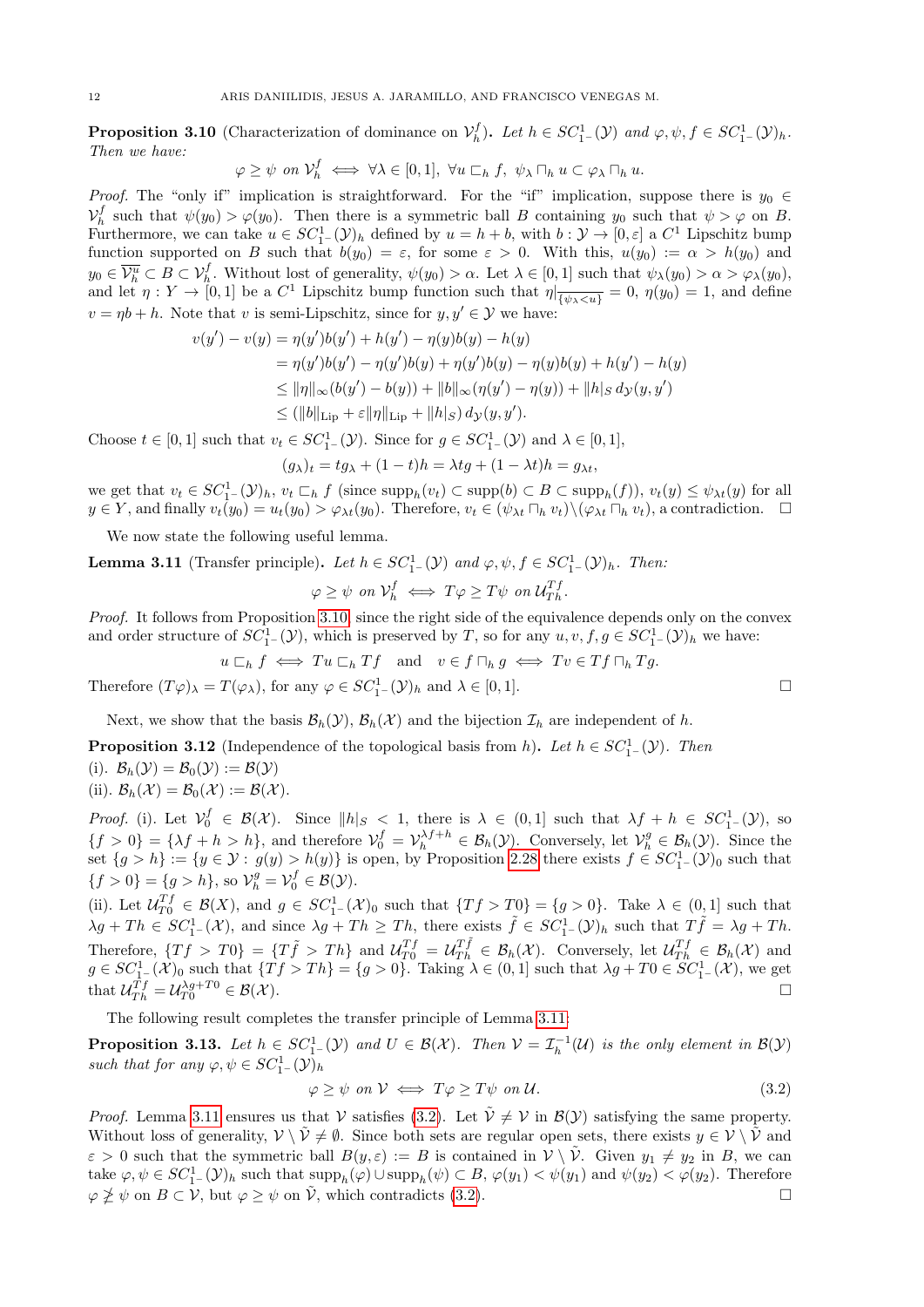Using the above, we show the independence of the bijection  $(c.f.$  Definition [3.5\)](#page-9-1) from h for a particular case. (The general case will be given in Corollary [3.15.](#page-12-0))

<span id="page-12-1"></span>**Proposition 3.14.** Let  $h_1, h_2 \in SC_1^1(\mathcal{Y})$ , such that  $h_1 \leq h_2$ . Then  $\mathcal{I}_{h_1} = \mathcal{I}_{h_2}$ .

Proof. Let  $\mathcal{U} \in \mathcal{B}(X)$ , and let  $\varphi, \psi \in \mathcal{SC}_{1-}^{1}(\mathcal{Y})_{h_2}$  such that  $\varphi \geq \psi$  on  $\mathcal{V}_2 := \mathcal{I}_{h_2}^{-1}(\mathcal{U})$ . By Lemma [3.11,](#page-11-1)  $T\varphi \geq T\psi$  on  $\mathcal{U}$ , and since  $h_1 \leq h_2$ ,  $\varphi, \psi \in SC_1^1(\mathcal{Y})_{h_1}$ , and by Lemma [3.11](#page-11-1)  $\varphi \geq \psi$  on  $\mathcal{V}_1 := \mathcal{I}_{h_1}^{-1}(\mathcal{U})$ . Hence, by Proposition [3.13,](#page-11-3)  $\mathcal{V}_1 = \mathcal{V}_2$ , and therefore,  $\mathcal{I}_{h_1} = \mathcal{I}_{h_2}$ . .

<span id="page-12-0"></span>**Corollary 3.15** (Independence of the bijection from h). Let  $h \in SC_1^1(\mathcal{Y})$ . Then

$$
\mathcal{I}_h=\mathcal{I}_0:=\mathcal{I}.
$$

*Proof.* Consider  $h \vee 0 \in \text{SLip}_1(\mathcal{Y})$  and note that  $||h \vee 0||_S \le ||h||_S < 1$ . Take  $\eta > 0$  such that  $||h||_S + \eta < 1$ and  $g: \mathcal{Y} \to \mathbb{R}$  a semi-Lipschitz  $C^1$ -smooth approximation given by Corollary [2.30,](#page-7-1) using  $\varepsilon = \frac{\eta}{2}$  and  $r = \eta$ . Replacing g by  $g + \varepsilon$  we get an approximation from above of  $h \vee 0$ , that is:

 $g \ge h \vee 0$ ,  $||g||_S \le ||h \vee 0|_S + \eta < 1$  and  $g(y) - (h \vee 0)(y) \le \eta$ ,  $\forall y \in \mathcal{Y}$ .

It follows that  $g \in SC_1^1(\mathcal{Y}), g \geq h$  and  $g \geq 0$ . By Proposition [3.14,](#page-12-1)  $\mathcal{I}_h = \mathcal{I}_g = \mathcal{I}_0$ .

Thanks to this result, we can simply work with the basis  $\mathcal{B}(\mathcal{Y})$  and  $\mathcal{B}(\mathcal{X})$  (without fixing a function h) and with the bijection  $\mathcal{I}: \mathcal{B}(\mathcal{Y}) \to \mathcal{B}(\mathcal{X})$ . The following lemma, established in [\[3,](#page-15-6) Lemma 6] is paramount for our considerations.

<span id="page-12-2"></span>**Lemma 3.16** (Key Lemma). Let  $(X, d_X)$  and  $(Y, d_Y)$  be complete metric spaces, and let  $B(X)$  and  $B(Y)$ be basis for their topologies. If  $\mathcal{I}: B(Y) \to B(X)$  is a inclusion-preserving bijection, then there exist dense subsets  $X' \subset X$ ,  $Y' \subset Y$  and an homeomorphism  $\tau : X' \to Y'$  such that for every  $x \in X'$  and  $V \in B(Y)$  it holds:

$$
\tau(x) \in \mathcal{V} \iff x \in \mathcal{I}(\mathcal{V}).
$$

Since we deal with Finsler manifolds  $\mathcal X$  and  $\mathcal Y$  which are bicomplete, we can apply Lemma [3.16](#page-12-2) to the underlying complete metric spaces  $(\mathcal{X}, d^s_{\mathcal{X}})$  and  $(\mathcal{Y}, d^s_{\mathcal{Y}})$  to obtain:

<span id="page-12-3"></span>**Corollary 3.17** (Homeomorphism of dense subsets). Let  $X$ ,  $Y$  bicomplete Finsler manifolds. There exist dense subsets for the symmetrized topologies  $\mathcal{X}' \subset \mathcal{X}$ ,  $\mathcal{Y}' \subset \mathcal{Y}$  and an homeomorphism  $\tau : \mathcal{X}' \to \mathcal{Y}'$  such that for any  $x \in \mathcal{X}'$  and  $\mathcal{V} \in \mathcal{B}(\mathcal{Y}),$ 

$$
\tau(x) \in \mathcal{V} \iff x \in \mathcal{I}(\mathcal{V}).\tag{3.3}
$$

3.2. Pointwise behaviour of the isomorphism of convex partially ordered sets. The following result will allow us to deduce information about the pointwise behavior of the isomorphism T.

<span id="page-12-5"></span>**Corollary 3.18.** Let  $f, g \in SC_1^1(\mathcal{Y})$ ,  $\mathcal{X}' \subset \mathcal{X}$  the dense subset of Corollary [3.17](#page-12-3) and  $x_0 \in \mathcal{X}'$ . Then,  $f(\tau(x_0)) = g(\tau(x_0)) \iff Tf(x_0) = Ta(x_0).$ 

where  $\tau : \mathcal{X}' \to \mathcal{Y}'$  is the homeomorphism of Corollary [3.17.](#page-12-3)

*Proof.* We need to ensure that we can apply Lemma [3.11.](#page-11-1) To this end, take  $\varepsilon > 0$  such that  $||f||_S \vee$  $||g||_S + \varepsilon < 1$ , and let h be a C<sup>1</sup>-smooth semi-Lipschitz approximation of  $f \wedge g$  such that  $h \le f \wedge g$ and  $||h||_S \leq ||f||_S \vee ||g||_S + \varepsilon < 1$ . Set  $y_0 = \tau(x_0)$ . It suffices to prove that  $Tf(x_0) > Tg(x_0)$  implies  $f(y_0) > g(y_0)$ . Suppose  $Tf(x_0) > Tg(x_0)$  and  $f(y_0) \le g(y_0)$ . As the relation  $Tf > Tg$  is satisfied on a neighborhood of  $x_0$ , the relation  $f \ge g$  is satisfied on a neighborhood of  $y_0$ . Therefore,  $f(y_0) = g(y_0)$ and y<sub>0</sub> is a local minimum of the function  $f-g$ , so  $df(y_0) = dg(y_0)$ . Let  $\varphi \in SC_1^1(\mathcal{Y})_h$  such that  $\varphi(y_0) = f(y_0)$  and  $d\varphi(y_0) \neq df(y_0)$ . Every neighborhood of  $y_0$  contains points (and basic open sets) where  $\varphi > f$  and where  $\varphi < g$ , and both types of points can be taken on the dense set  $\mathcal{Y}'$ . Taking sequences of these point converging to  $y_0$  and applying Lemma [3.11](#page-11-1) on the corresponding basic open sets satisfying the desired inequalities (and the respective basic neighborhoods of the preimages by  $\tau$  of the elements of the sequences), it follows by continuity that  $Tf(x_0) \leq T\varphi(x_0) \leq Tg(x_0)$ , a contradiction. The remaining implication follows by the same argument.  $\Box$ 

<span id="page-12-4"></span>We shall now show that the convexity property of the isomorphism  $T$  determine how its action on the constant functions.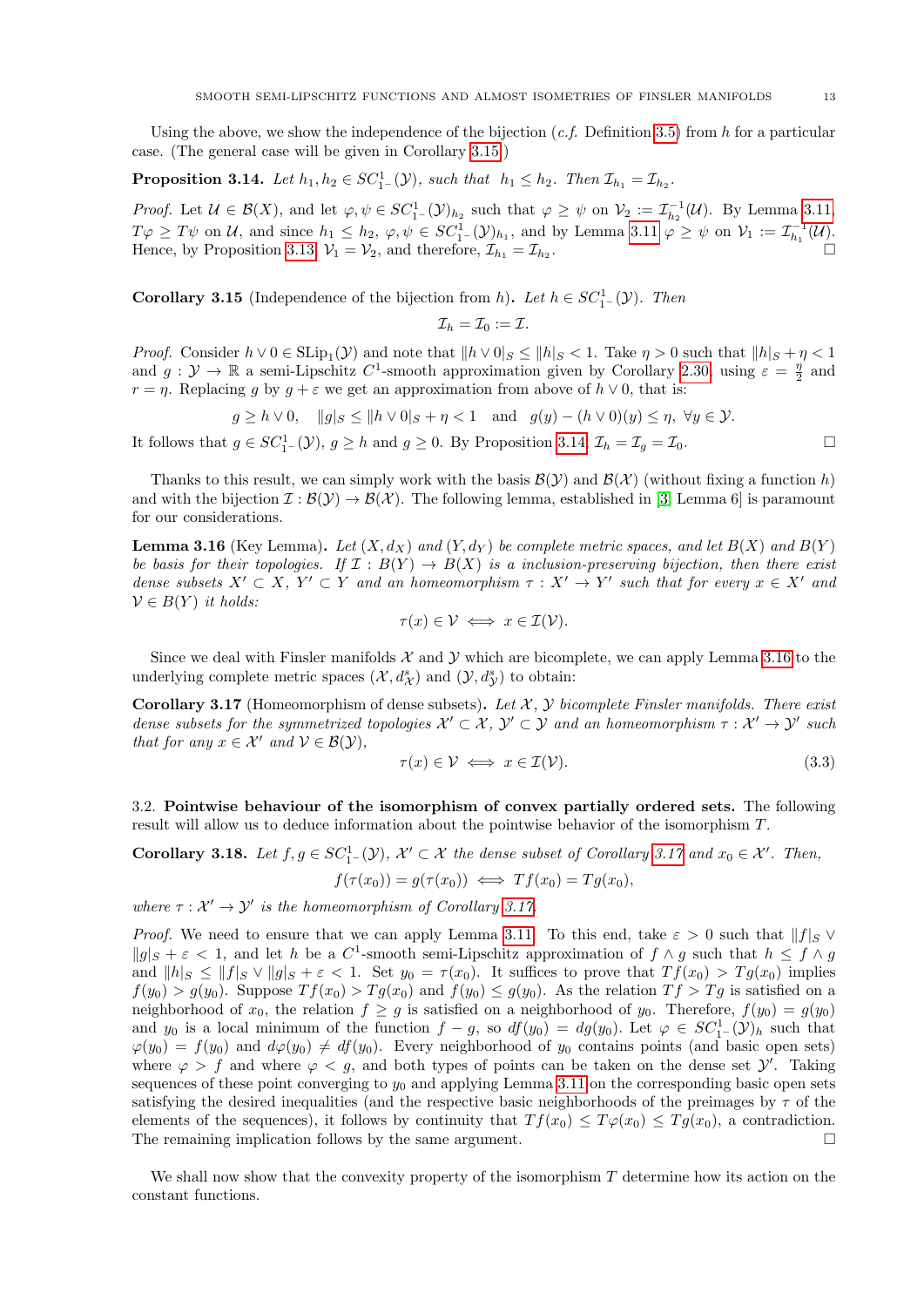**Proposition 3.19** (Action of T on the constant functions). Let  $g \in SC_{1-}^1(\mathcal{Y})$ . Then  $Tg-T0$  is constant if and only if g is constant. Moreover, there exists  $\alpha > 0$  such that

$$
T\lambda = T0 + \alpha^{-1}\lambda, \quad \forall \lambda \in \mathbb{R}.
$$

*Proof.* Let  $\lambda \in \mathbb{R}$  and  $g^{\lambda} \in SC_{1}^{1}(\mathcal{Y})$  such that  $Tg^{\lambda} = T0 + \lambda$ .

Let us first assume that  $\lambda \geq 1$ . Then by convexity property of the isomorphism T we deduce:

 $T(\lambda^{-1}g^{\lambda}) = T(\lambda^{-1}g^{\lambda} + \lambda^{-1}(\lambda - 1)0) = \lambda^{-1}Tg^{\lambda} + \lambda^{-1}(\lambda - 1)T0 = \lambda^{-1}T0 + 1 + \lambda^{-1}(\lambda - 1)T0 = T0 + 1.$ It follows that  $Tg^1 := T0 + 1 = T(\lambda^{-1}g^{\lambda})$ , therefore, since T is bijective,  $\lambda g^1 = g^{\lambda}$  for all  $\lambda \geq 1$ , so  $||g^1||_S \leq \lambda^{-1}$  for all  $\lambda \geq 1$ . This latter yields that the function  $g^1$  is constant, that is, there exists  $\alpha \in \mathbb{R}$ such that  $g^1 = \alpha$ , whence  $g^{\lambda} = \alpha \lambda$  for all  $\lambda \geq 1$ . Since  $T g^1 = T 0 + 1 > T 0$ , it follows that  $\alpha > 0$ .

Let us now consider the case  $\lambda \in [0,1)$ . Then  $T(\lambda g^1) = \lambda T g^1 + (1-\lambda)T0 = \lambda + T0 = T(g^{\lambda})$ , therefore,  $\lambda g^1 = \lambda \alpha = g^{\lambda}$  for all  $\lambda \in [0,1)$ . It follows that  $g^{\lambda} = \lambda \alpha$  for any  $\lambda \geq 0$ . In particular,  $T(g^{\alpha^{-1}\lambda}) = T0 + \alpha^{-1}\lambda = T\lambda$  for any  $\lambda \geq 0$ .

Finally, using again convexity of  $T$  we get:

$$
T0 = T\left(\frac{1}{2}\lambda + \frac{1}{2}\left(-\lambda\right)\right) = \frac{1}{2}T\lambda + \frac{1}{2}T(-\lambda) = \frac{1}{2}\left(T0 + \alpha^{-1}\lambda\right) + \frac{1}{2}T(-\lambda),
$$

which yields  $T(-\lambda) = T0 - \alpha^{-1}\lambda$ , for every  $\lambda \ge 0$ .

Combining Proposition [3.19](#page-12-4) and Corollary [3.18,](#page-12-5) we obtain

**Corollary 3.20.** Let  $f \in SC_1^1(\mathcal{Y})$ ,  $\mathcal{X}' \subset \mathcal{X}$  the dense subset from Corollary [3.17](#page-12-3) and  $x_0 \in \mathcal{X}'$ . Denoting by  $c = \alpha^{-1} = T1 - T0$  and  $\phi = T0$ , we have that

$$
Tf(x_0) = c \cdot f(\tau(x_0)) + \phi(x_0).
$$

*Proof.* Applying Corollary [3.18](#page-12-5) to f and the constant function of value  $f(\tau(x_0))$ , we get

$$
Tf(x_0) = Tg(x_0) = T0(x_0) + \alpha^{-1}f(\tau(x_0)) = cf(\tau(x_0)) + \phi(x_0).
$$

<span id="page-13-0"></span>3.3. Proof of Theorem [3.1.](#page-8-1) Recalling the notation of the statement of Theorem [3.1](#page-8-1) we set  $c := \alpha^{-1} =$  $T1 - T0$  and  $\phi = T0$ . Since  $\|\phi\|_{S} < 1$ , in particular  $\phi(x_1) - \phi(x_2) < d_{\mathcal{X}}(x_2, x_1)$  for all  $x_1, x_2 \in \mathcal{X}$  such that  $x_1 \neq x_2$ . It is easy to check that we can use  $\phi$  to define a quasi-metric on X as in Proposition [2.7,](#page-2-1) obtaining that  $d'_{\mathcal{X}}(x_1, x_2) = d_{\mathcal{X}}(x_1, x_2) + \phi(x_1) - \phi(x_2)$  is a quasi-metric on  $\mathcal{X}$  such that  $(\mathcal{X}, d_{\mathcal{X}})$  is almost isometric to  $(\mathcal{X}, d'_{\mathcal{X}})$ . In order to modify the isomorphism T, we define the following mappings:

- $R: SC_{1-}^1(\mathcal{X}, d_{\mathcal{X}}) \to SC_{1-}^1(\mathcal{X}, d'_{\mathcal{X}})$  by  $R(g) = g \phi$ ;
- $S:SC_{1-}^{1}(\mathcal{X}, d'_{\mathcal{X}}) \to SC_{1-}^{1}(\mathcal{X}, \alpha d'_{\mathcal{X}})$  by  $S(h) = \alpha h$ ; and
- $\hat{T}: SC^1_{1-}(\mathcal{Y}, d_{\mathcal{Y}}) \to SC^1_{1-}(\mathcal{X}, \alpha d'_{\mathcal{X}})$  by  $\hat{T}(f) = S \circ R \circ T(f)$ .

Thanks to Proposition [2.31](#page-8-0) the mapping  $R$  is well-defined: indeed, the same arguments used in Propo-sition [2.31](#page-8-0) are valid for the quasi-metric  $d_{\mathcal{X}'}$  (which comes from a Finsler structure, thanks to Proposi-tion [2.20\)](#page-5-1). We shall prove that both  $\hat{T}$  and  $\hat{T}^{-1}$  act as composition operators whenever their images are evaluated on the dense sets  $\mathcal{X}'$  and  $\mathcal{Y}'$  of Corollary [3.17](#page-12-3) respectively. Indeed, given  $f \in SC_1^1(\mathcal{Y})$  and  $x_0 \in \mathcal{X}'$ , we have:

$$
\hat{T}f(x_0) = S \circ R \circ T(f)(x_0) = \alpha \left( \alpha^{-1} f(\tau(x_0)) + \phi(x_0) - \phi(x_0) \right) = f(\tau(x_0)).
$$

On the other hand, for  $g \in SC_{1-}^1(\mathcal{X}, \alpha d'_{\mathcal{X}})$  and  $y_0 \in \mathcal{Y}'$ , we have

$$
\hat{T}^{-1}g(y_0) = T^{-1} \circ R^{-1} \circ S^{-1}(g)(y_0) = T^{-1} (\alpha^{-1}g + \phi)(y_0).
$$

Since  $\alpha^{-1}g + \phi \in SC_1^1(\mathcal{X}, d_{\mathcal{X}})$ , there exists  $f \in SC_1^1(\mathcal{Y}, d_{\mathcal{Y}})$  such that  $Tf = \alpha^{-1}g + \phi$ . Then, denoting  $x_0 = \tau^{-1}(y_0)$  we obtain that  $\alpha^{-1}g(x_0) + \phi(x_0) = \tilde{T}f(x_0) = \alpha^{-1}f(y_0) + \phi(x_0)$ , whence  $f(y_0) = g(x_0)$ . Finally

$$
\hat{T}^{-1}g(y_0) = T^{-1}(Tf)(y_0) = g(x_0) = g(\tau^{-1}(y_0)).
$$

Let us now prove that  $\tau: (\mathcal{X}', \alpha d'_{\mathcal{X}}) \to (\mathcal{Y}', d_{\mathcal{Y}})$  is an isometry. To this end, let  $x_1, x_2 \in \mathcal{X}', y_1 = \tau(x_1)$ and  $y_2 = \tau(x_2)$ . Take  $\lambda \in (0, 1)$  and  $\varepsilon > 0$  such that  $\lambda + \varepsilon < 1$ , and consider the function  $f_{\lambda}(\cdot) = \lambda dy(y_1, \cdot)$ . Note that  $||f_{\lambda}||_{S} = \lambda < 1$ , so we can apply Corollary [2.30](#page-7-1) (smooth approximation of semi-Lipschitz functions), obtaining  $g \in C^1(\mathcal{Y})$  such that  $|g(y) - f_\lambda(y)| < \varepsilon$  for all  $y \in \mathcal{Y}$  and  $||g||_S \leq \lambda + \varepsilon < 1$ . The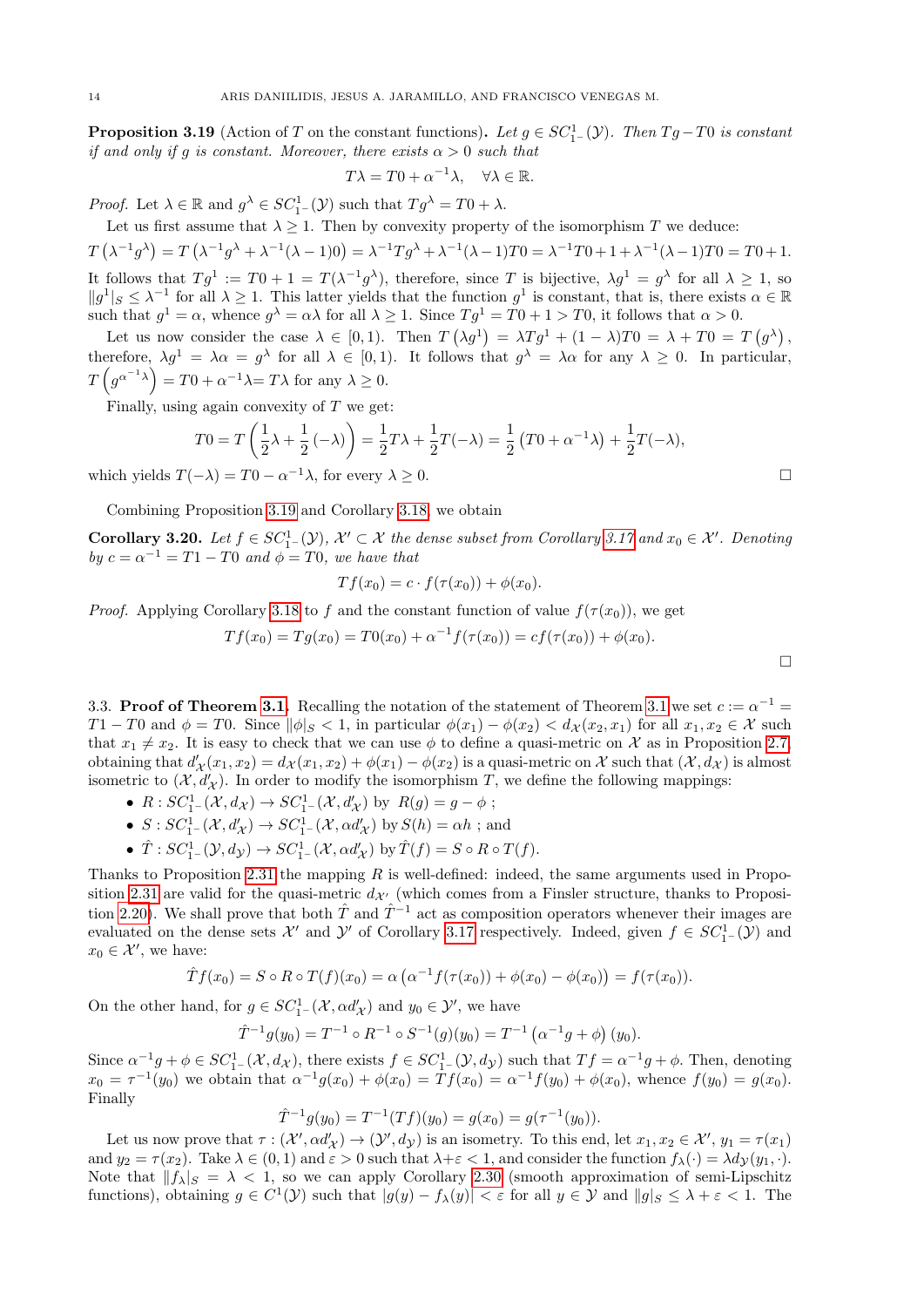second condition guarantees that  $g \in SC_1^1(\mathcal{Y}, d_{\mathcal{Y}})$ . From the first condition it follows that  $|g(y_1)| < \varepsilon$ and  $g(y_2) > \lambda d_V(y_1, y_2) - \varepsilon$ . We deduce:

$$
\alpha d'_{\mathcal{X}}(x_1,x_2) \geq \hat{T}g(x_2) - \hat{T}g(x_1) = g(y_2) - g(y_1) \geq \lambda d_{\mathcal{Y}}(y_1,y_2) - 2\varepsilon
$$

for any  $\varepsilon > 0$  such that  $\varepsilon + \lambda < 1$ . Consequently,  $\alpha d'_{\mathcal{X}}(x_1, x_2) \geq \lambda d_{\mathcal{Y}}(y_1, y_2)$ , for any  $\lambda \in (0, 1)$ . Therefore

$$
\alpha d'_{\mathcal{X}}(x_1, x_2) \ge d_{\mathcal{Y}}(y_1, y_2).
$$
 A similar argument holds for the reverse inequality. Take  $\lambda \in (0, 1)$ ,  $\varepsilon > 0$  such that  $\lambda + \varepsilon < 1$ , and consider

 $f_{\lambda}(\cdot) = \lambda d_{\mathcal{X}}(x_1, \cdot)$ . Applying again Corollary [2.30](#page-7-1) we get  $g \in C^1(\mathcal{X})$  such that  $|g(x) - f_{\lambda}(x)| < \varepsilon$  for all  $x \in \mathcal{X}$  and  $||g||_{S} \leq \lambda + \varepsilon < 1$ . Consider  $\tilde{g} = \alpha(g - \phi) + \alpha \lambda \phi(x_1) \in C^1(\mathcal{X})$ . Moreover,  $\tilde{g} \in SC_{1-}^1(\mathcal{X}, \alpha d'_{\mathcal{X}})$ , since  $\tilde{q} = S \circ R(q) + \alpha \lambda \phi(x_1)$ . Let us now note that

$$
|\tilde{g}(x_2)-\lambda \alpha d_{\mathcal{X}}'(x_1,x_2)|=|\alpha (g(x_2)-\lambda d_{\mathcal{X}}(x_1,x_2))-\alpha \phi(x_2)-\lambda \alpha \phi(x_2)|\leq \alpha \varepsilon +\alpha (1-\lambda)|\phi(x_2)|,
$$

which together with  $|\tilde{g}(x_1)| = |\alpha g(x_1) - \alpha \phi(x_1) + \alpha \lambda \phi(x_1)| \leq \alpha \varepsilon + \alpha(1 - \lambda) |\phi(x_1)|$ , yields

$$
d_{\mathcal{Y}}(y_1, y_2) \ge \hat{T}^{-1}\tilde{g}(y_2) - \hat{T}^{-1}\tilde{g}(y_1) = \tilde{g}(x_2) - \tilde{g}(x_1)
$$
  
\n
$$
\ge \lambda \alpha d'_{\mathcal{X}}(x_1, x_2) - 2\alpha \varepsilon - \alpha (1 - \lambda)(|\phi(x_1)| + |\phi(x_2)|),
$$

for any  $\varepsilon > 0$  such that  $\varepsilon + \lambda < 1$ . Hence,

$$
d_{\mathcal{Y}}(y_1, y_2) \ge \alpha d'_{\mathcal{X}}(x_1, x_2) - \alpha (1 - \lambda) (|\phi(x_1)| + |\phi(x_2)|),
$$

for any  $\lambda \in (0, 1)$ , and therefore  $d_{\mathcal{Y}}(y_1, y_2) \geq \alpha d'_{\mathcal{X}}(x_1, x_2)$ .

We conclude that  $\tau : (\mathcal{X}', \alpha d'_{\mathcal{X}}) \to (\mathcal{Y}', d_{\mathcal{Y}})$  is an isometry. It is easy to check that  $(\mathcal{X}, \alpha d'_{\mathcal{X}})$  is also bicomplete, as  $(d'_{\mathcal{X}})^s \leq 2d_{\mathcal{X}}^s$ . Then, the isometry  $\tau$  between the symmetrizations of  $(\mathcal{X}', \alpha d'_{\mathcal{X}})$  and  $(\mathcal{Y}', d_{\mathcal{Y}})$  extends to an isometry between  $(\mathcal{X}, \alpha d_{\mathcal{X}}')$  and  $(\mathcal{Y}, d_{\mathcal{Y}})$ . By continuity, we obtain that for any  $f \in SC_{1-}^{1}(\mathcal{Y})$  and  $x \in \mathcal{X}$ ,

$$
Tf(x) = c \cdot f(\tau(x)) + \phi(x).
$$

Moreover, since  $\tau$  is an almost isometry between the Finsler manifolds  $(\mathcal{X}, d_{\mathcal{X}})$  and  $(\mathcal{Y}, \alpha^{-1}d_{\mathcal{Y}})$ , both  $\tau$  and  $\phi$  are smooth, thanks to Proposition [2.20.](#page-5-1)

3.4. Functional characterization of isometries and almost isometries. Let us recall from [\[4\]](#page-15-2) the following definition:

<span id="page-14-2"></span>Definition 3.21 (almost unital isomorphism). An isomorphism of convex partially ordered sets

$$
T:SC^1_{1-}(\mathcal{Y}) \to SC^1_{1-}(\mathcal{X})
$$

is called *almost unital* if  $T1 - T0 = 1$ .

Applying the results of the previous section we obtain:

<span id="page-14-0"></span>**Corollary 3.22** (Characterization of strict Finsler almost isometries). Let  $(\mathcal{X}, d_{\mathcal{X}})$  and  $(\mathcal{Y}, d_{\mathcal{Y}})$  be connected, second countable Finsler manifolds, which are bicomplete (with their respective Finsler distances). Then, there is a strict almost isometry between  $(\mathcal{X}, d_{\mathcal{X}})$  and  $(\mathcal{Y}, d_{\mathcal{Y}})$  if and only if there exists an almost unital isomorphism

$$
T: SC^1_{1-}(\mathcal{Y}) \to SC^1_{1-}(\mathcal{X}).
$$

In particular, for any such isomorphism, there exist a diffeomorphism  $\tau : \mathcal{X} \to \mathcal{Y}$  and a smooth function  $\phi \in SC_{1}^{1}^{-}(\mathcal{X})$  such that  $Tf = f \circ \tau + \phi$  for all  $f \in SC_{1}^{1}^{-}(\mathcal{Y})$ .

Proof. The "if" implication follows directly from Theorem [3.1](#page-8-1) and Definition [3.21,](#page-14-2) and the "only if" part is Proposition [2.31.](#page-8-0)

Using Proposition [2.26,](#page-7-0) we obtain the following characterization of almost isometries between compact Finsler manifolds:

<span id="page-14-1"></span>**Corollary 3.23** (Characterization of almost isometries between compact Finsler manifolds). Let  $(\mathcal{X}, d_{\mathcal{X}})$ and  $(\mathcal{Y}, d_{\mathcal{Y}})$  be compact, connected, second countable Finsler manifolds, which are bicomplete (with their respective Finsler distances). Then  $(\mathcal{X}, d_{\mathcal{X}})$  and  $(\mathcal{Y}, d_{\mathcal{Y}})$  are almost isometric if and only if there exists an almost unital isomorphism

$$
T: SC^1_{1-}(\mathcal{Y}) \to SC^1_{1-}(\mathcal{X}).
$$

In particular, for any such isomorphism, there exist a diffeomorphism  $\tau : \mathcal{X} \to \mathcal{Y}$  and a smooth function  $\phi \in SC_{1-}^{1}(\mathcal{X})$  such that  $Tf = f \circ \tau + \phi$  for all  $f \in SC_{1-}^{1}(\mathcal{Y})$ .

If we focus on isometries, we obtain: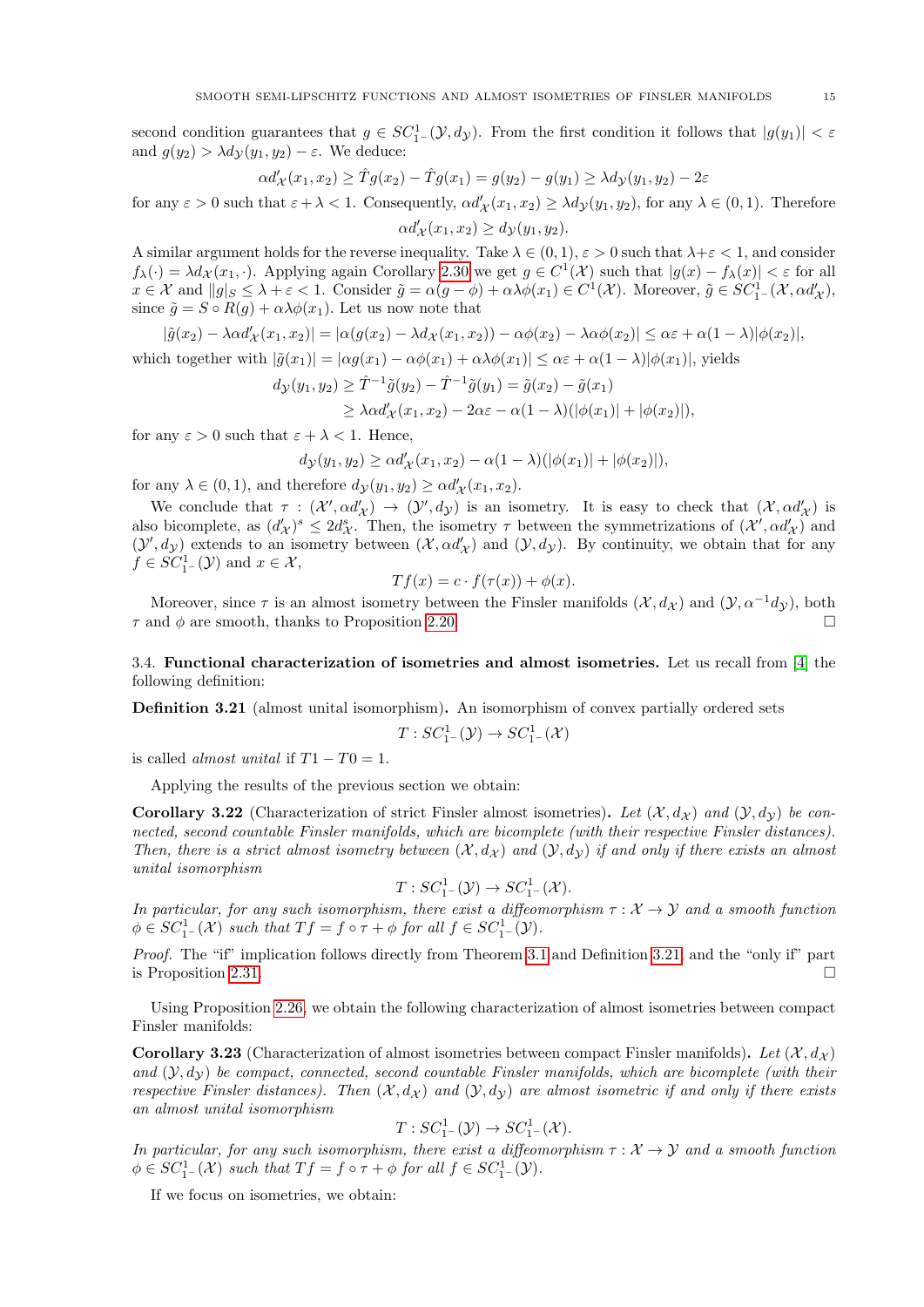**Corollary 3.24** (Characterization of Finsler isometries). Let  $(\mathcal{X}, d_{\mathcal{X}})$  and  $(\mathcal{Y}, d_{\mathcal{Y}})$  be connected, second countable Finsler manifolds which are bicomplete (with their respective Finsler distances). Then,  $(\mathcal{X}, d_{\mathcal{X}})$ and  $(\mathcal{Y}, d_{\mathcal{Y}})$  are isometric if and only if there exists an isomorphism  $T: SC^1_{1-}(\mathcal{Y}) \to SC^1_{1-}(\mathcal{X})$  such that

$$
||Tf|_S = ||f|_S, \quad \text{for all} \ \ f \in SC_{1-}^1(\mathcal{Y}).
$$

Moreover, for any such isomorphism, there exist a diffeomorphism  $\tau : \mathcal{X} \to \mathcal{Y}$  and  $\beta \in \mathbb{R}$  such that  $Tf = f \circ \tau + \beta$  for all  $f \in SC_{1-}^{1}(\mathcal{Y})$ .

*Proof.* If  $\tau$  is an isometry between  $(\mathcal{X}, d_{\mathcal{X}})$  and  $(\mathcal{Y}, d_{\mathcal{Y}})$ , then  $f \mapsto T(f) := f \circ \tau$  is an isomorphism between convex, partially ordered structures that satisfies  $||Tf|_S = ||f||_S$  for all  $f \in SC_1^1(\mathcal{Y})$ .

Conversely, we can apply Theorem [3.1](#page-8-1) to the isomorphism T, and since  $||T0||_S = 0$ , the function T0 is a constant, so the quasi-metric  $d'_{\mathcal{X}}$  induced by T0 is the same as  $d_{\mathcal{X}}$ . In addition,  $\alpha$  must be 1 for T to preserve semi-Lipschitz constants, and therefore  $\tau : (X, d_X) \to (Y, d_Y)$  is an isometry.

In the particular case of reversible Finsler manifolds, Theorem [3.1](#page-8-1) can be restated as follows.

**Corollary 3.25.** Let  $(\mathcal{X}, d_{\mathcal{X}})$  and  $(\mathcal{Y}, d_{\mathcal{Y}})$  be connected, second countable, reversible complete Finsler manifolds and  $T: C^1_{1-}(\mathcal{Y}) \to C^1_{1-}(\mathcal{X})$  be an isomorphism of convex partially ordered sets. Then, there exist  $\alpha > 0$ ,  $\beta \in \mathbb{R}$  and a bijection  $\tau : \mathcal{X} \to \mathcal{Y}$  such that:

- (i)  $(\mathcal{Y}, d_{\mathcal{Y}})$  and  $(\mathcal{X}, \alpha d_{\mathcal{X}})$  are isometrically diffeomorphic via  $\tau$ .
- (ii) For every  $f \in C_{1}^{1}(Y)$  we have  $Tf = c \cdot (f \circ \tau) + \beta$ , where  $c = \alpha^{-1}$  and  $\beta = T0$ .

*Proof.* It follows from Theorem [3.1.](#page-8-1) (Since all involved distances are symmetric,  $\phi$  must be constant.)  $\Box$ 

Therefore we obtain the following characterization of isometries for reversible Finsler Manifolds.

<span id="page-15-7"></span>**Corollary 3.26** (Characterization of isometries for reversible Finsler manifolds). Let  $(\mathcal{X}, d_{\mathcal{X}})$  and  $(\mathcal{Y}, d_{\mathcal{Y}})$ connected, second countable, reversible complete Finsler manifolds. Then the manifolds  $(\mathcal{X}, d_{\mathcal{X}})$ ,  $(\mathcal{Y}, d_{\mathcal{Y}})$ are isometric if and only if there exists an almost unital isomorphism  $T: C^1_{1-}(\mathcal{Y}) \to C^1_{1-}(\mathcal{X})$ . Moreover, for any such isomorphism there exist a diffeomorphism  $\tau : \mathcal{X} \to \mathcal{Y}$  and  $\beta \in \mathbb{R}$  such that

$$
Tf = f \circ \tau + \beta
$$
 for all  $f \in C_{1}^{1}(\mathcal{Y})$ .

Note that the isomorphism of partially ordered sets in the above Corollary preserves Lipschitz constants, and can be replaced by  $\tilde{T} = T - \beta$  in order to extend linearly to the spaces of  $C^1$ -smooth Lipschitz functions, denoted by  $C_{\text{Lip}}^1(\mathcal{Y})$  and  $C_{\text{Lip}}^1(\mathcal{X})$  respectively. Therefore, for the particular case of reversible Finsler manifolds we can reformulate Corollary [3.26](#page-15-7) as follows:

**Corollary 3.27.** Let  $(\mathcal{X}, d_{\mathcal{X}})$  and  $(\mathcal{Y}, d_{\mathcal{Y}})$  connected, second countable, reversible complete Finsler manifolds. Then  $(\mathcal{X}, d_{\mathcal{X}})$  and  $(\mathcal{Y}, d_{\mathcal{Y}})$  are isometric if and only if there exists a linear, order and semi-norm preserving bijection  $T: (C^1_{\text{Lip}}(\mathcal{Y}), \|\cdot\|_{\text{Lip}}) \to (C^1_{\text{Lip}}(\mathcal{X}), \|\cdot\|_{\text{Lip}})$ . Moreover, for any such bijection there exist a diffeomorphism  $\tau : \mathcal{X} \to \mathcal{Y}$  such that  $Tf = f \circ \tau$  for all  $f \in C^1_{\text{Lip}}(\mathcal{Y})$ .

Acknowledgement. Part of this work has been done during a research stay of A. Daniildis (as Gaspard Monge invited professor) and F. Venegas (as Research trainee) at INRIA (Équipe Tropicale) and CMAP of Ecole Polytechnique (France). A preliminary version of this work has been presented by the third ´ author at the conference "Function Theory on Infinite Dimensional Spaces XV", held at the Complutense University of Madrid (February 2018). This author wishes to thank the organizing committee of the aforementioned event for hospitality.

### **REFERENCES**

- <span id="page-15-4"></span>[1] D. Bao, S-S Chern, and Z. Shen. An introduction to Riemann-Finsler geometry, volume 200 (2012). Springer Science & Business Media.
- <span id="page-15-5"></span>[2] F. Cabello-Sánchez and J. Cabello-Sánchez. Some preserver problems on algebras of smooth functions. Ark. Mat. 48(2) (2010), 289–300.
- <span id="page-15-6"></span>[3] F. Cabello-Sánchez and J. Cabello-Sánchez. Nonlinear isomorphisms of lattices of Lipschitz functions. Houston J. Math 37(1) (2011), 181–202.
- <span id="page-15-2"></span>[4] J. Cabello-Sánchez and J. A. Jaramillo, A functional representation of almost isometries, J. Math. Anal. Appl. 445 (2017), 1243–1257.
- <span id="page-15-3"></span>[5] S. Cobzas. Functional analysis in asymmetric normed spaces (2012). Springer Science & Business Media.
- <span id="page-15-1"></span>[6] S. Deng and Z. Hou, Zixin The group of isometries of a Finsler space, Pacific J. Math. 207 (2002), 149–155.
- <span id="page-15-0"></span>[7] M. I. Garrido and J. A. Jaramillo, Variations on the Banach-Stone theorem, Extracta Math. 17 (2002), 351–383.